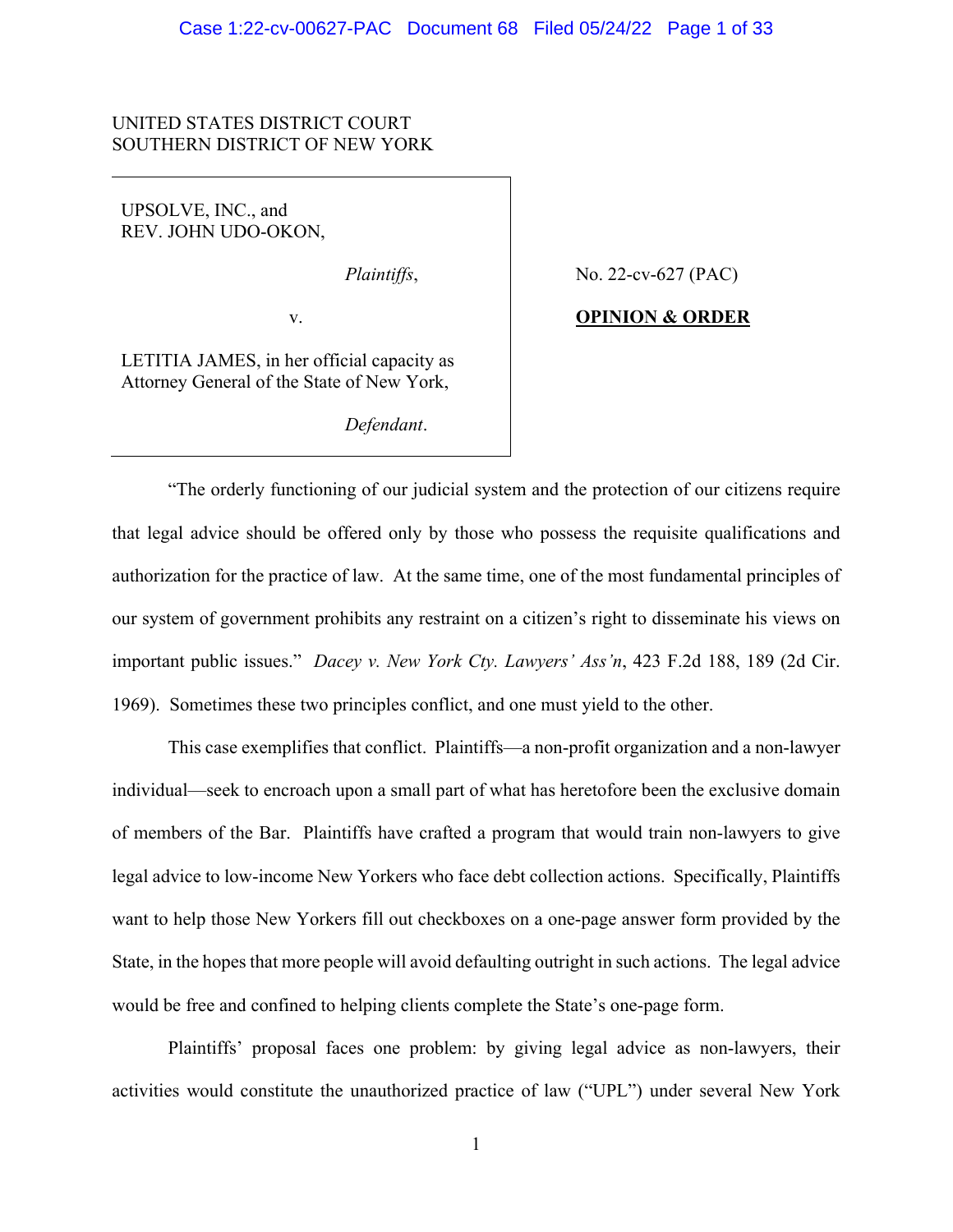#### Case 1:22-cv-00627-PAC Document 68 Filed 05/24/22 Page 2 of 33

statutes. They risk being sued by the Defendant in this case, the New York State Attorney General. Thus, Plaintiffs seek an injunction that prevents the Attorney General from enforcing the UPL rules against them.

The Court concludes a preliminary injunction is warranted. The UPL rules cannot be applied to Plaintiffs' program because the First Amendment protects their legal advice as speech, and the UPL rules are not narrowly tailored to satisfy strict scrutiny in this context. Further, the balance of equities favors an injunction because Plaintiffs' program would help alleviate an avalanche of unanswered debt collection cases, while mitigating the risk of consumer or ethical harm. And enjoining enforcement against Plaintiffs alone, whose activities are carefully limited to out-of-court advice, will not threaten the overall regulatory exclusivity of the legal profession.

#### **BACKGROUND**

#### **I. Debt Collection Actions in New York State**

 Debt collection actions are extremely common in New York. By one estimate, they comprise approximately a quarter of all lawsuits in the State's court system. *See* Compl., ECF No. 1, at ¶ 18.

 These debt collection actions have been the subject of commentary and regulatory reform. Many of these lawsuits are viewed as "clearly meritless," where the defendants sued do not actually owe the amount claimed, or any amount at all. *See id*.  $\P$ 21.<sup>1</sup> Nonetheless, everyone agrees the vast majority of New Yorkers default when faced with debt collection actions. Plaintiffs provide estimates of the default rate that range from over 70% to up to 90%. *See id.* ¶ 19.

<sup>&</sup>lt;sup>1</sup> Quoting *The Legal Aid Society et al., Debt Deception: How Debt Buyers Abuse the Legal System to Prey on Lower-Income New Yorkers*, 8–10, 26 n.91 (May 2010), https://www.neweconomynyc.org/wp-content/uploads/2014/08/DEBT\_DECEPTION\_FINAL WEB-new-logo.pdf.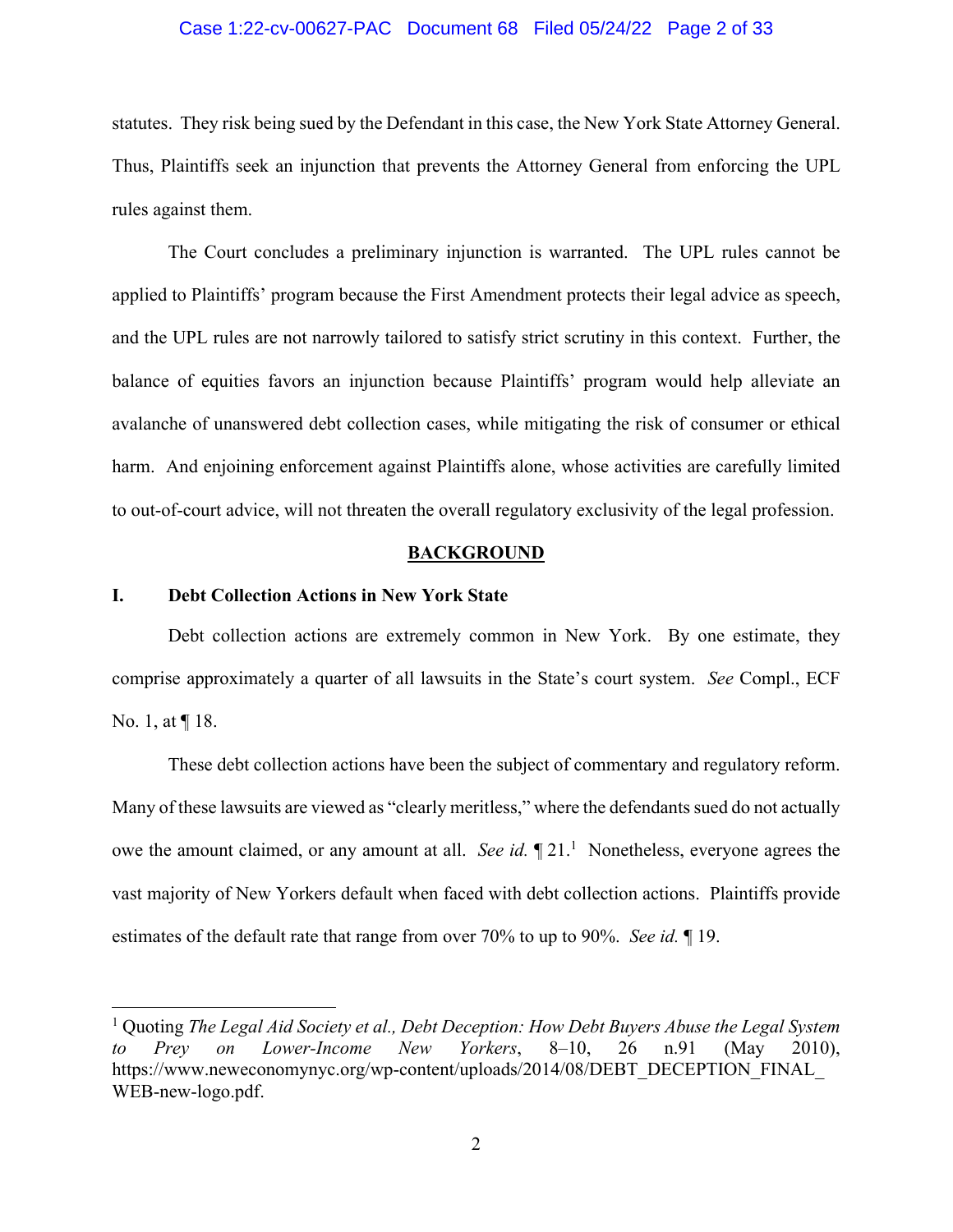# Case 1:22-cv-00627-PAC Document 68 Filed 05/24/22 Page 3 of 33

 Three such New Yorkers have submitted declarations describing their own default judgments. All three were sued on consumer debts such as credit card expenses, medical bills, or auto loans. *See* Evertsen Decl., ECF No. 7-7, at ¶ 9; Jurado Decl., ECF No. 7-8, at ¶ 17; Lepre Decl., ECF No. 7-9, at ¶ 6. However, none of them received notice they were being sued, so they all defaulted. *See* Evertsen Decl. at ¶¶ 12–14; Jurado Decl. at ¶¶ 14–15; Lepre Decl. at ¶¶ 9–11. They subsequently faced default judgments—and collateral consequences including wage garnishment, lowered credit scores, and bankruptcy—because they had failed to answer the lawsuits against them. *See* Evertsen Decl. at ¶ 17; Jurado Decl. at ¶¶ 18, 24; Lepre Decl. at ¶¶ 14, 17, 22.

Since at least 2015, New York has responded to this debt collection problem by providing a one-page answer form that defendants can download, complete, and submit in their cases. *See* Compl. ¶¶ 34–35; *id.* Ex. A, ECF No. 1-1 (the "State-Provided Answer Form"). The form includes checkboxes allowing a defendant to assert affirmative defenses, such as, "I did not receive a copy of the Summons and Complaint," "I had no business dealings with Plaintiff (Plaintiff lacks standing)," or "Unconscionability (the contract is unfair)." *See* State-Provided Answer Form at 2. A defendant can submit a notarized copy of the State-Provided Answer Form themselves, i.e., pro se.

# **II. Plaintiffs and their AJM Program**

Plaintiff Upsolve, Inc. is a non-profit organization that seeks to "ensure that all Americans can access their legal rights." Compl. ¶ 3. The organization "hope[s] to improve public faith in the court system by ensuring that all defendants rich and poor can have their day in court, courts can decide more cases on their merits, and plaintiffs cannot secure default judgments on meritless claims simply due to defendants' inability to vindicate their rights." *Id.* ¶ 56. More specifically,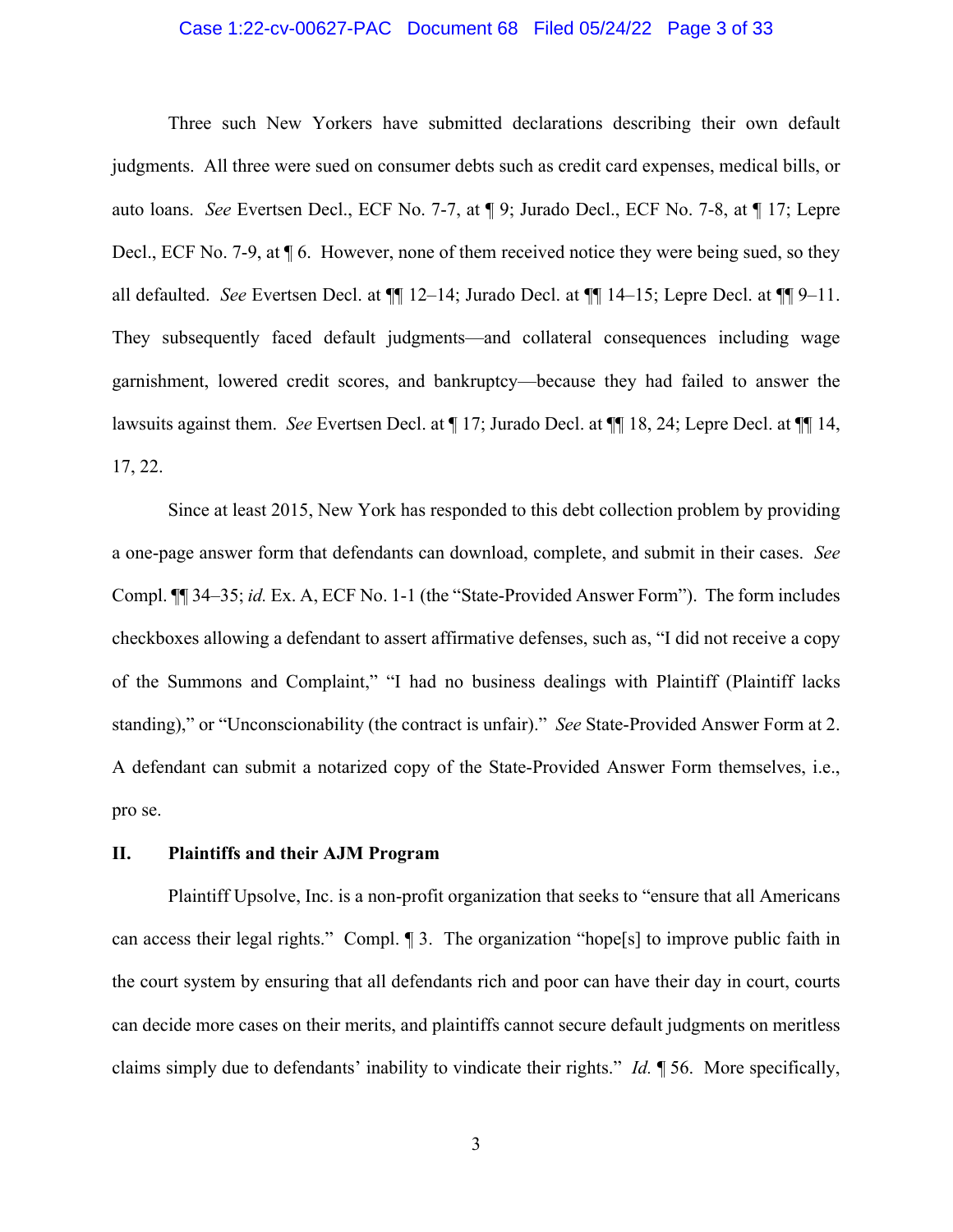## Case 1:22-cv-00627-PAC Document 68 Filed 05/24/22 Page 4 of 33

Upsolve seeks "to provide free, narrowly circumscribed legal advice to low-income New Yorkers to ensure that they can understand how to respond to the debt collection lawsuits against them and help reduce wrongful deprivation of property and the lasting harm it can cause." *Id.*

To that end, Upsolve has "designed, crafted, and obtained funding to implement a program—the American Justice Movement ('AJM')—to train professionals who are not lawyers to provide free legal advice on whether and how to respond to a debt collection lawsuit." *Id.* Upsolve has not yet implemented the AJM program. *See id.* ¶ 92.

Under the AJM program, volunteer trainees—referred to as "Justice Advocates"—would use a training guide to help clients complete the State-Provided Answer Form. *See* Compl. Ex. B, ECF No. 1-2 (the "Training Guide"). The Training Guide provides several steps for a Justice Advocate to follow when counseling a client. Those steps include: (1) determining whether the client could benefit from their advice; (2) confirming the limited scope of representation with the client; (3) advising the client whether it is in their best interest to answer the lawsuit against them; (4) advising the client on how to fill out the answer's 24 checkboxes based on the client's answers to a series of questions; and (5) advising the client on how and where to file and serve the answer themselves. *See* Training Guide at ECF pagination 5–13. Upsolve designed the Training Guide with the help of lawyers and law professors who have experience in debt collection practice. *See*  Lhewa Decl., ECF No. 7-5; Foohey Decl., ECF No. 7-6.

The Training Guide also limits the scope of legal assistance provided. Justice Advocates must sign an affidavit attesting that the advice they provide will be free of charge. They promise to abide by New York's Rules of Professional Conduct regarding client conflicts of interest, confidentiality, and informed consent. And they promise to refer clients to lawyer organizations if those client's needs exceed the scope of the advice authorized by the Training Guide. *See*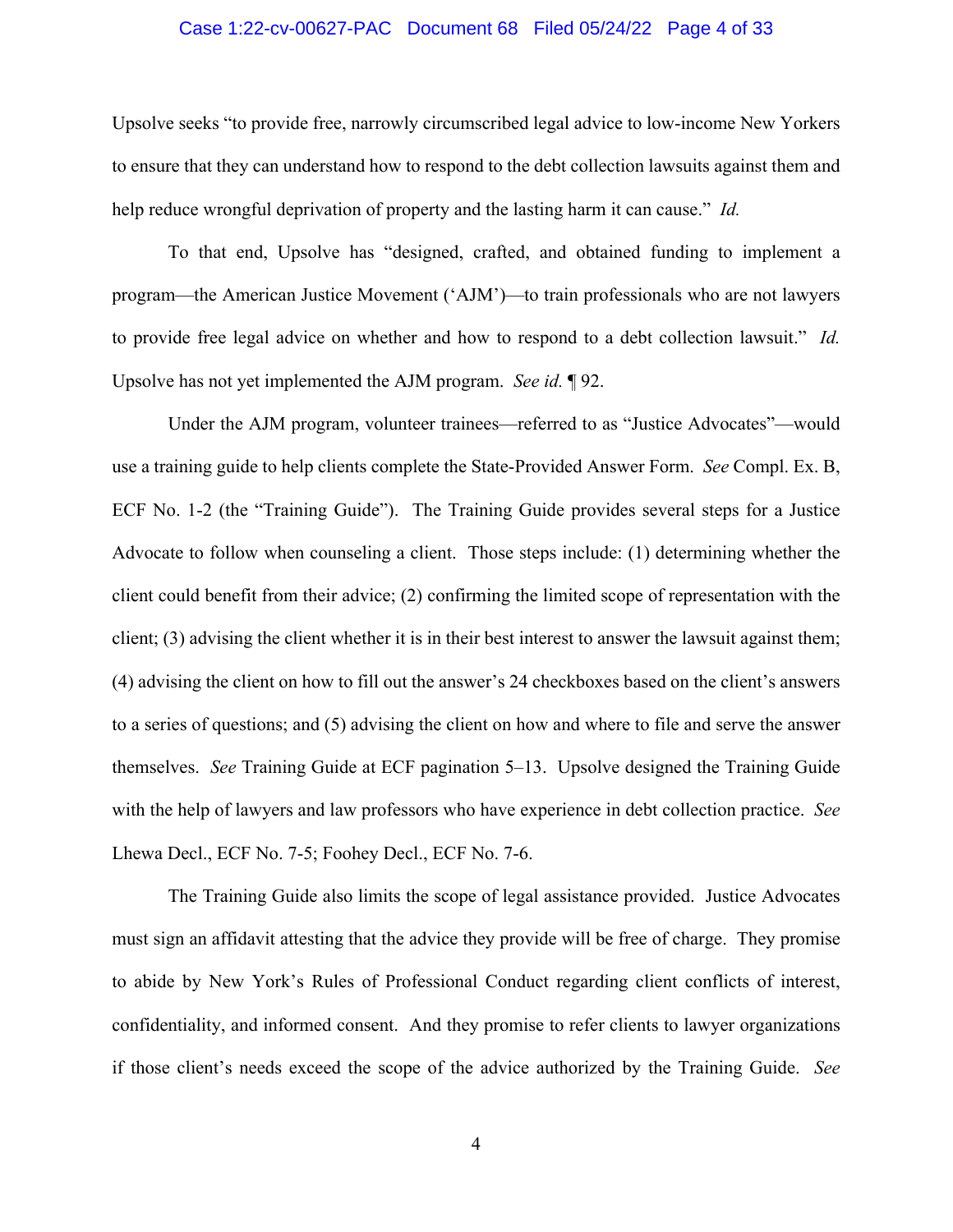#### Case 1:22-cv-00627-PAC Document 68 Filed 05/24/22 Page 5 of 33

Training Guide at ECF pagination 3–4, 15. If Justice Advocates violate the Training Guide's rules, their membership in the AJM program will be terminated. They are also warned they could be prosecuted for the unauthorized practice of law or other consumer-protection laws if they violate the AJM program's rules. *See id.* at 4.

One such Justice Advocate would be Reverend Udo-Okon, the other plaintiff in this case. Reverend Udo-Okon is a pastor in the South Bronx. *See* Udo-Okon Decl., ECF No. 7-2, at ¶ 3. He is not a lawyer, but would like to help members of his community who frequently come to him with their legal problems, including debt collection lawsuits. *See id.* at  $\P$  11, 13. Reverend Udo-Okon "would welcome the opportunity to be trained by the American Justice Movement," and "would be willing to comply with the relevant ethical obligations, including confidentiality and conflict-of-interest protections, for the individuals seeking [his] advice." *See id.* at ¶ 23. He declares that his advice would be free to those who receive it. *See id.* Reverend Udo-Okon has gathered signatures from dozens of his constituents who say they would be willing to receive free legal advice from him. *See id.* Ex. 2A, ECF Nos. 7-3, 7-4.

#### **III. New York's UPL Statutes**

New York makes it civilly and criminally punishable for someone who is not admitted to a State Bar Association to engage in the "unlawful practice of law." *See* N.Y. Jud. Law §§ 476-a, 478, 484, 485. A court may also hold a non-lawyer who practices law in civil or criminal contempt. *See id.* §§ 750, 753. The Attorney General is authorized to sue "any person, partnership, corporation, or association" who engages in the unauthorized practice of law. *Id.* § 476-a.

Defining the "practice of law," however, is an elusive endeavor. New York courts have held that one clear category "involves the rendering of legal advice and opinions directed to particular clients." *Matter of Rowe*, 80 N.Y.2d 336, 341–42 (1992). Others include "appearing in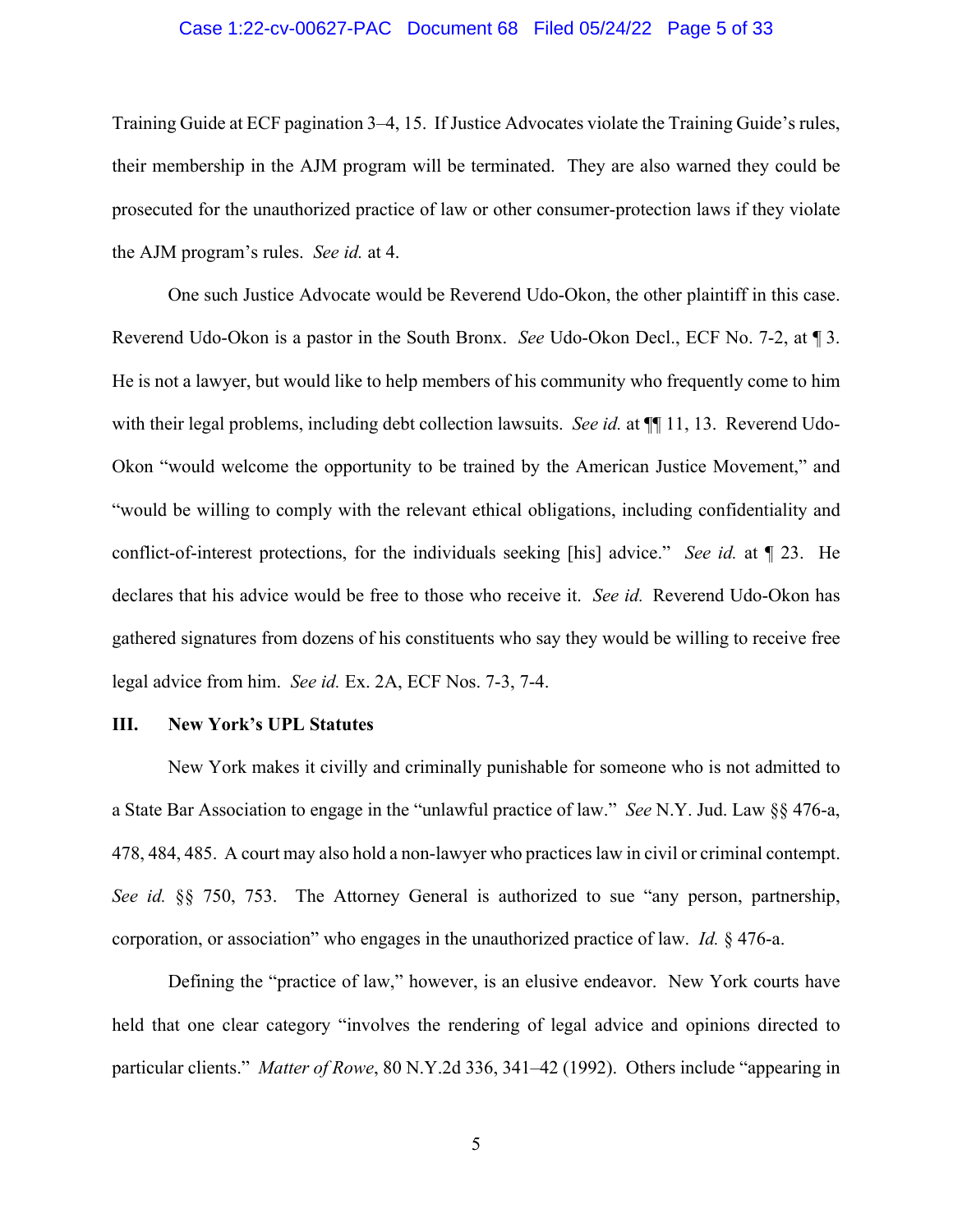# Case 1:22-cv-00627-PAC Document 68 Filed 05/24/22 Page 6 of 33

court and holding oneself out to be a lawyer." *El Gemayel v. Seaman*, 72 N.Y.2d 701, 706 (1988). By contrast, giving generalized advice to the public—where judgment is not exercised on behalf of a particular client—is not considered the practice of law. *See Rowe*, 80 N.Y.2d at 342; *El Gemayel*, 72 N.Y.2d at 706.

In this case, both sides agree that Justice Advocates in the AJM program would be "practicing law" in New York. Justice Advocates would give clients advice on how to complete an answer form based on those clients' individual circumstances; those clients would then file their answers in court. *See, e.g.*, *Sussman v. Grado*, 746 N.Y.S.2d 548, 552–53 (Dist. Ct. Nassau Cty. 2002) (paralegal who used independent judgment to help a client fill out a form, without attorney supervision, engaged in the unauthorized practice of law). The UPL rules therefore apply to Plaintiffs' activities.

The question, then, is whether the UPL rules are constitutional in that application.

#### **ANALYSIS**

#### **IV. Subject Matter Jurisdiction**

#### **A. Plaintiffs have Standing to Seek Injunctive Relief**

The Court must first assess the threshold issue of Article III standing. Here, even though no one has yet sought to enforce the UPL rules against them, Plaintiffs have established standing.

"[I]n order to seek injunctive relief, a plaintiff must show the three familiar elements of standing: injury in fact, causation, and redressability." *Cacchillo v. Insmed, Inc.*, 638 F.3d 401, 404 (2d Cir. 2011) (citing *Summers v. Earth Island Inst.*, 555 U.S. 488 (2009)). At the preliminary injunction stage, "a plaintiff cannot rest on such mere allegations, as would be appropriate at the pleading stage but must set forth by affidavit or other evidence specific facts" supporting the three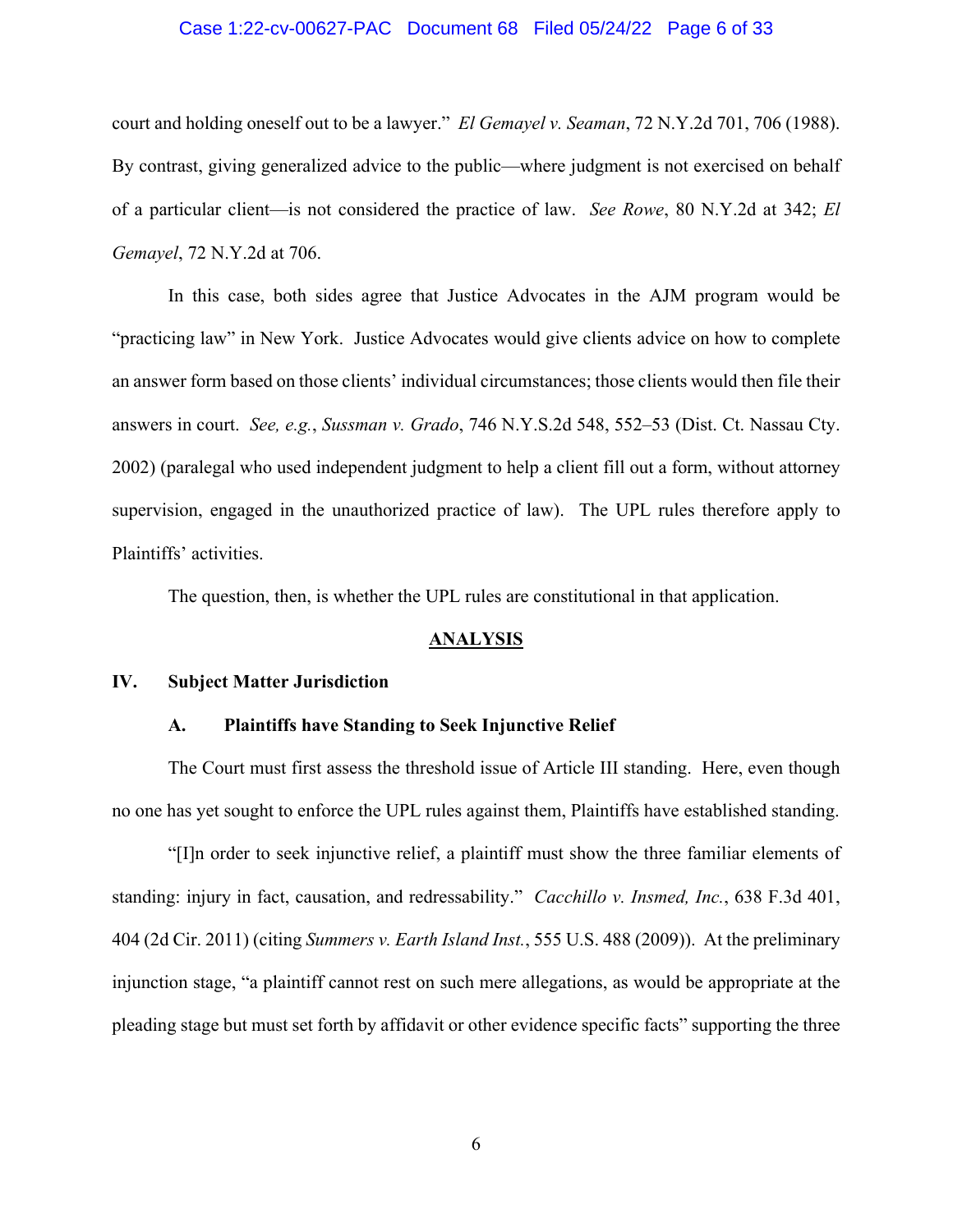#### Case 1:22-cv-00627-PAC Document 68 Filed 05/24/22 Page 7 of 33

standing elements. *Cacchillo*, 638 F.3d at 404 (cleaned up) (quoting *Lujan v. Defenders of Wildlife*, 504 U.S. 555, 561 (1992)).<sup>2</sup>

Plaintiffs have not provided any legal advice would expose them to prosecution under the UPL rules, raising questions as to the "injury in fact" element of Article III standing. Yet such pre-enforcement challenges are regularly entertained by federal courts. Where a plaintiff asserts injury based on the threat of prosecution, that plaintiff need not "expose himself to liability before bringing suit to challenge the basis for the threat—for example, the constitutionality of a law threatened to be enforced." *MedImmune, Inc. v. Genentech, Inc.*, 549 U.S. 118, 128–29 (2007) (collecting cases). Plaintiffs here could face civil or criminal prosecution under the UPL rules by the Attorney General.

In a pre-enforcement challenge, "[c]ourts are generally 'willing to presume that the government will enforce the law as long as the relevant statute is recent and not moribund.'" *Cayuga Nation v. Tanner*, 824 F.3d 321, 331 (2d Cir. 2016) (quoting *Hedges v. Obama*, 724 F.3d 170, 197 (2d Cir. 2013)). This presumption "sets a low threshold and is quite forgiving to plaintiffs seeking such preenforcement review," *Cayuga Nation*, 824 F.3d at 331 (quoting *Hedges*, 724 F.3d at 197), especially when First Amendment rights are at issue. *See Nat'l Org. for Marriage, Inc. v. Walsh*, 714 F.3d 682, 689 (2d Cir. 2013).

New York's UPL rules are hardly moribund; they are frequently enforced against lawyers and non-lawyers alike. *See, e.g.*, *Spiegel v. Ahearn*, No. 101251/2016, 2018 WL 4743366, at \*4 (Sup. Ct. N.Y. Cty. 2018) (non-lawyer engaged in the unauthorized practice of law "by discussing

<sup>&</sup>lt;sup>2</sup> "An evidentiary hearing is not required  $\dots$  when the disputed facts are amenable to complete resolution on a paper record" or a part "waive[s] its right to an evidentiary hearing." *Charette v. Town of Oyster Bay*, 159 F.3d 749, 755 (2d Cir. 1998). Plaintiffs have submitted several affidavits in support of their motion; the Court has also heard oral argument from both sides. Accordingly, the Court reviews this motion on a paper record without an evidentiary hearing.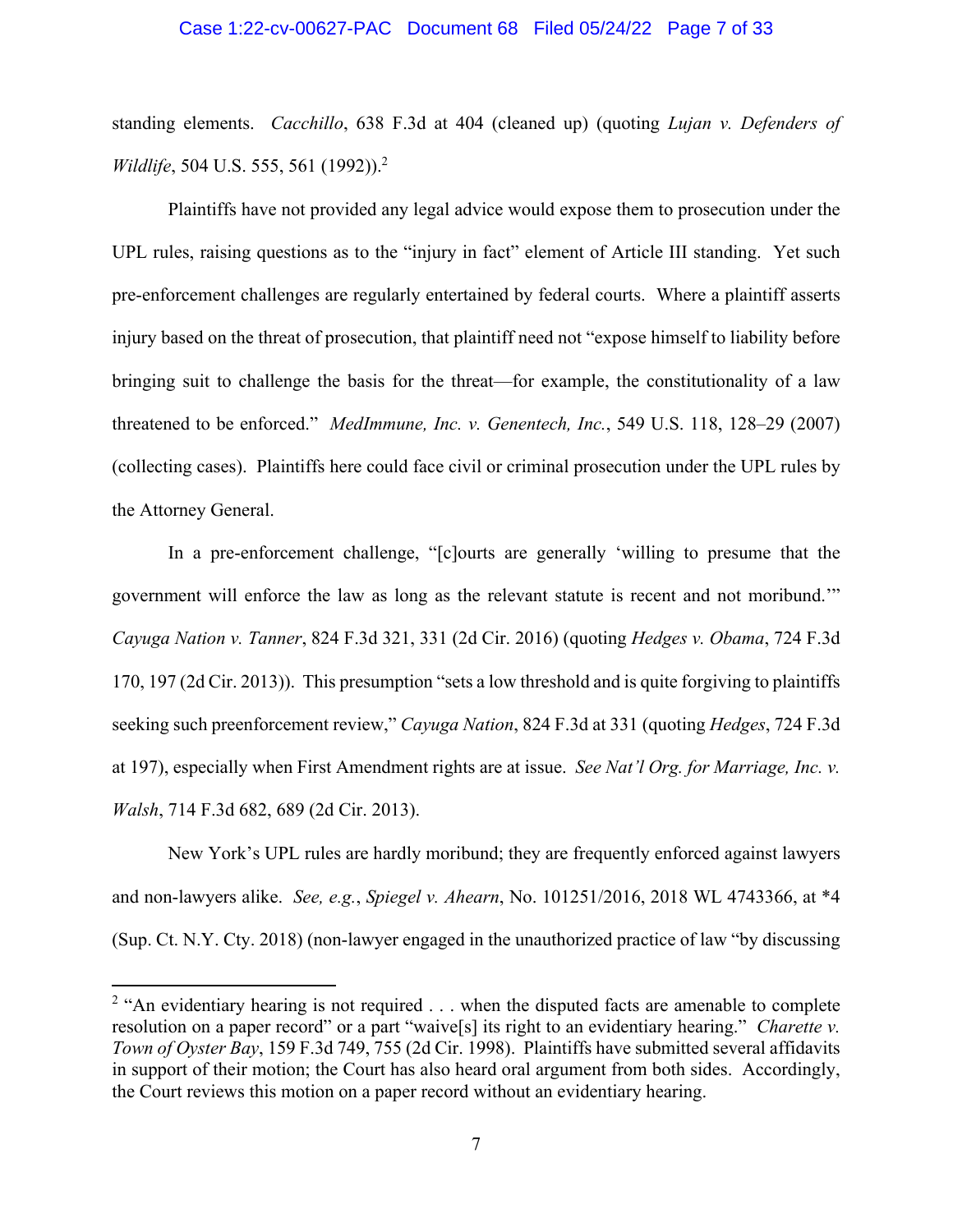# Case 1:22-cv-00627-PAC Document 68 Filed 05/24/22 Page 8 of 33

Defendants' legal problems with them and advising them what they needed to do to resolve those problems"); *People v. Jakubowitz*, 710 N.Y.S.2d 844, 845 (Sup. Ct. Bronx Cty. 2000) (criminal charges under UPL rules against disbarred attorney). Just a few months ago, the Attorney General charged a non-lawyer in Buffalo for allegedly posing as an attorney and representing clients at legal proceedings.<sup>3</sup> That non-lawyer faces a possible felony under the UPL rules.

To be sure, the Attorney General has not announced an intention to prosecute the Plaintiffs for implementing the AJM program. But as discussed above, Plaintiffs' activities would clearly run afoul of the UPL rules. *See Tweed-New Haven Airport Auth. v. Tong*, 930 F.3d 65, 71 (2d Cir. 2019). Moreover, the Attorney General declined to disavow enforcement against Plaintiffs at oral argument.4 *See Walsh*, 714 F.3d at 691 (political non-profit had pre-enforcement standing, despite Government's suggestion that it *might* not enforce a statute, when that statute "clearly applie<sup>[d]"</sup> to non-profit's activities, and Government had conceded at oral argument that it regulated thousands of other political committees); *Vermont Right to Life Comm., Inc. v. Sorrell*, 221 F.3d

THE COURT: Let me interrupt you. Is there any doubt that the Attorney General would enforce this law against the plaintiffs?

THE COURT: You think this is not the practice of law?

<sup>3</sup> *See Press Release: Attorney General James and State Police Superintendent Bruen Announce Arrest of Phony Attorney*, NEW YORK STATE ATT'Y GENERAL, Mar. 9, 2022, https://ag.ny.gov/press-release/2022/attorney-general-james-and-state-police-superintendentbruen-announce-arrest.

<sup>4</sup> *See* Oral Argument Tr., ECF No. 66, at 27:5–17:

MR. LAWSON: It's hard to make a determination on that question simply because it's a hypothetical question, and the issue of the unauthorized practice of law is a fact-based inquiry that depends on what actually happens in a given circumstance.

MR. LAWSON: For the purpose of this motion, your Honor, the state is not disputing that the conduct that they state that they would participate in would likely constitute unauthorized practice of law.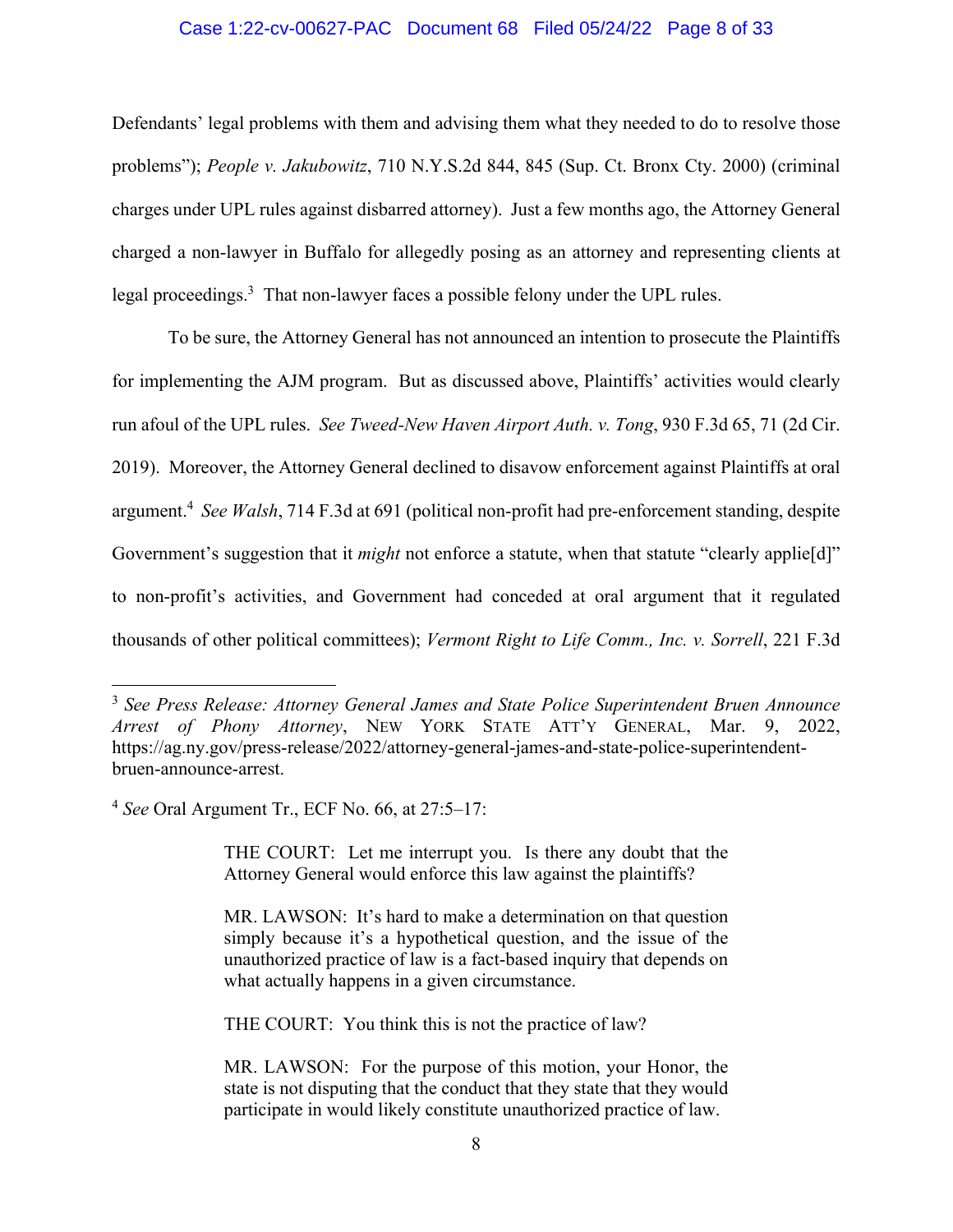#### Case 1:22-cv-00627-PAC Document 68 Filed 05/24/22 Page 9 of 33

376, 383 (2d Cir. 2000) (noting "there is nothing that prevents the State from changing its mind" about enforcement). The Attorney General has not rebutted the presumption of enforcement.

Plaintiffs have also buttressed their standing by showing exactly how they would violate the UPL rules. *See Wembley, Inc. v. Superba Cravats, Inc.*, 315 F.2d 87, 90 (2d Cir. 1963) ("Major stress should be placed on the 'definite' intention of the plaintiff to take 'immediate' action to utilize its potential and this intention should be 'evident' from the preparatory steps outlined in its complaint."). Upsolve has provided a fully fleshed-out Training Guide. It has identified willing Justice Advocate trainees (such as Reverend Udo-Okon) and willing clients (such as the signatories to the Reverend's petition) that could implement that Training Guide immediately. Plaintiffs' injury is thus sufficiently concrete to meet Article III's requirements.

With injury-in-fact established, the causation and redressability elements of standing are easily satisfied in this case. As to causation, Plaintiffs have alleged that the only thing preventing them from acting is the threat of UPL enforcement. *See* Udo-Okon Decl. ¶¶ 17–18, 21 ("One such religious leader in the South Bronx was accused of practicing law without a license because he was trying to help members of his community out with their legal issues. I fear that I would face the same consequences if I tried to help members of my own community out with their debt collection lawsuits."). And relatedly, an injunction against enforcement of the UPL rules would remove the threat to Plaintiffs' planned activities, satisfying the redressability requirement.

#### **B. Plaintiffs' Challenge is As-Applied**

The nature of Plaintiffs' pre-enforcement challenge presents another threshold question: whether the Court should treat that challenge as one that is "facial" or "as-applied." A facial challenge would seek to declare New York's UPL rules unconstitutional for everyone, while an as-applied challenge only seeks to hold those rules unconstitutional as to Plaintiffs' own activities.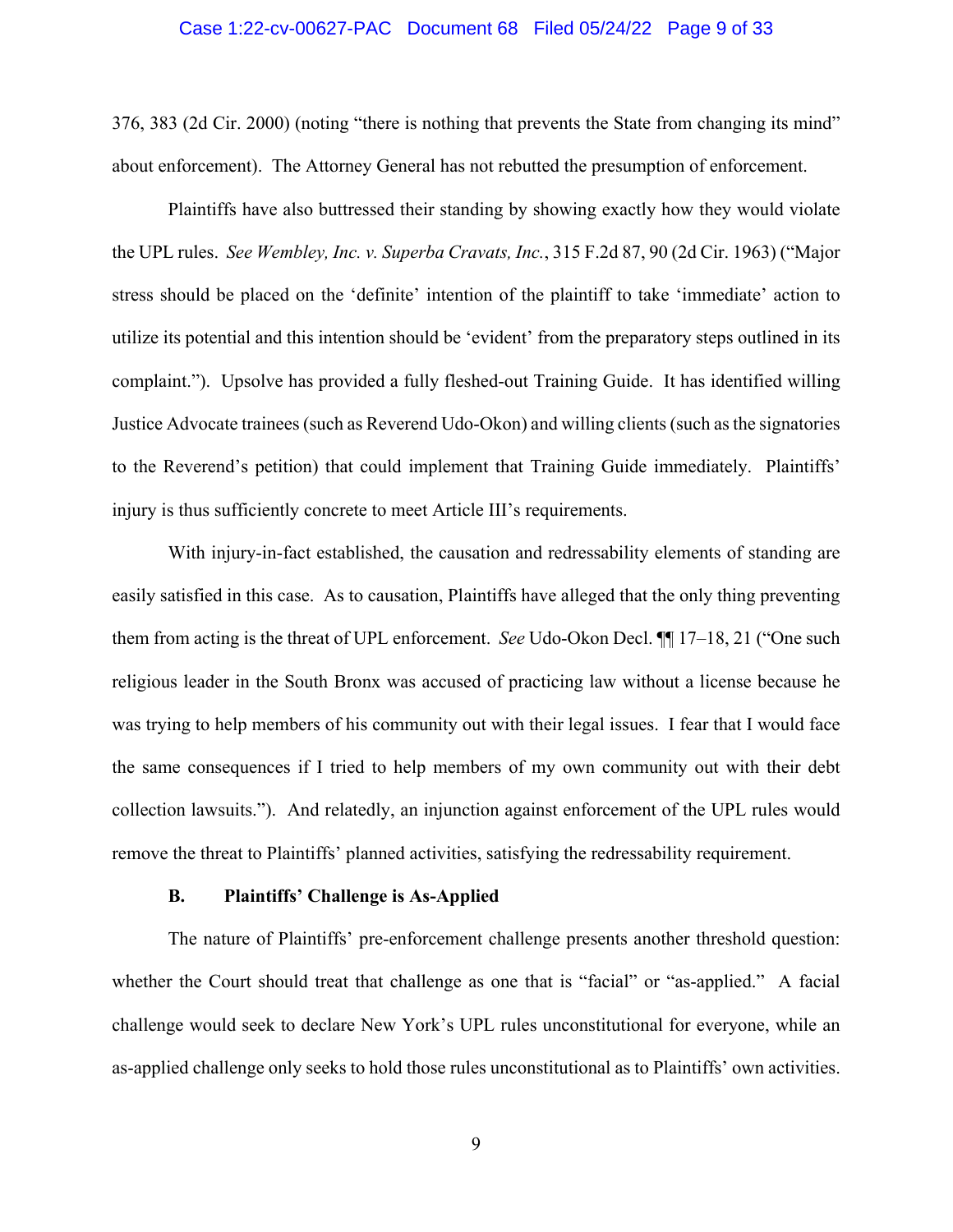# Case 1:22-cv-00627-PAC Document 68 Filed 05/24/22 Page 10 of 33

"Facial challenges to overly broad statutes are allowed not primarily for the benefit of the litigant, but for the benefit of society—to prevent the statute from chilling the First Amendment rights of other parties not before the court." *Sec'y of State of Md. v. Joseph H. Munson Co.*, 467 U.S. 947, 958 (1984). Given their breadth, facial challenges are highly disfavored. *See Washington State Grange v. Washington State Republican Party*, 552 U.S. 442, 450 (2008); *accord Dickerson v. Napolitano*, 604 F.3d 732, 741 (2d Cir. 2010).

Plaintiffs characterize their suit as an as-applied challenge—they do not seek to strike down the UPL rules whole cloth—and the Attorney General does not argue otherwise. Yet the preenforcement timing of Plaintiffs' lawsuit unsettles their conclusion. After all, how is the Court to resolve the application of the UPL rules to Plaintiffs if they have not yet violated anything?

Some Second Circuit precedent would seem to suggest that Plaintiff's lawsuit must be construed as a facial challenge. In *Jacoby & Meyers, LLP v. Presiding Justices of the First, Second, Third & Fourth Departments*, non-lawyer plaintiffs who wanted to invest in law firms sued before taking any action to violate the UPL rules. 852 F.3d 178, 191 (2d Cir. 2017)*.* The Second Circuit noted that the plaintiffs' suit "constitute[d] a facial, rather than as-applied challenge" because they had brought a "pre-enforcement appeal before they have been charged with any violation of law . . . ." *Id.* (quoting *N.Y.S. Rifle & Pistol Ass'n, Inc. v. Cuomo*, 804 F.3d 242, 265 (2d Cir. 2015) (internal quotation marks omitted)). Likewise here, because Plaintiffs have not been charged with violating the UPL rules, *Jacoby & Meyers* would suggest their action should be construed as a facial challenge.

The Supreme Court, however, has eschewed any such bright line rule. It has permitted pre-enforcement, as-applied challenges under the First Amendment. *See Holder v. Humanitarian*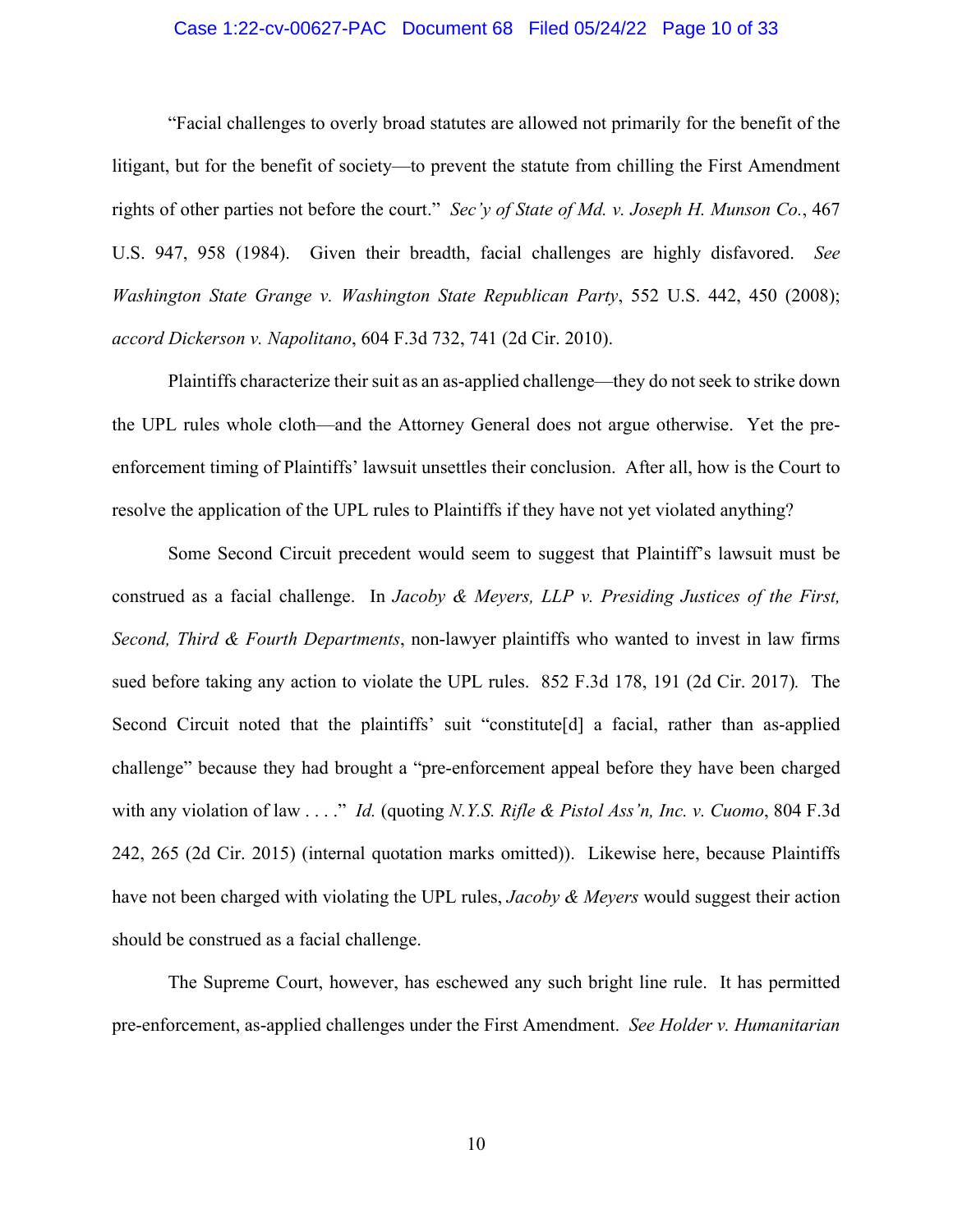*Law Project*, 561 U.S. 1, 14–16 (2010); *Milavetz, Gallop & Milavetz, P.A. v. United States*, 559 U.S. 229, 234, 248–49 (2010).

While these two lines of authority are admittedly in "some tension," *Geller v. Cuomo*, 476 F. Supp. 3d 1, 17 (S.D.N.Y. 2020), it is more sensible to frame Plaintiffs' challenge as an asapplied one. Adjudicating their claims will not extend relief to non-parties outside of their organization, as the specifics of Plaintiffs' legal advice can be adjudicated on the factual basis of AJM Training Guide. They seek to allow members of a specific group to give legal advice about a specific legal topic—debt collection cases—with specific parameters about how those members would go about giving that advice. This analysis does not require adjudication of every possible application of the UPL rules based on hypothetical facts about other groups of non-lawyers. *See United States v. Salerno*, 481 U.S. 739, 745 (1987) (on a facial challenge, "the challenger must establish that no set of circumstances exists under which the [statute] would be valid").

Moreover, there is no tension at all surrounding the federal courts' general preference for as-applied challenges. As-applied challenges serve the foundational interest of judicial restraint. They allow for incremental decisions, based on actual cases or controversies, about the constitutionality of our laws. *See Kane v. De Blasio*, 19 F.4th 152, 174 (2d Cir. 2021).

The Court shall therefore examine the constitutionality of the UPL rules as applied to Plaintiffs alone.

This framing carries important consequences. A facial challenge would impose a heavy burden on Plaintiffs to prove the UPL rules lack a "plainly legitimate sweep," *Washington State Grange*, 552 U.S. at 449 (citation and quotation marks omitted)—an especially trying task considering that the UPL rules are one of the cornerstones of the modern practice of law in New York State. Instead, with an as-applied challenge, Plaintiffs need not challenge the legitimacy of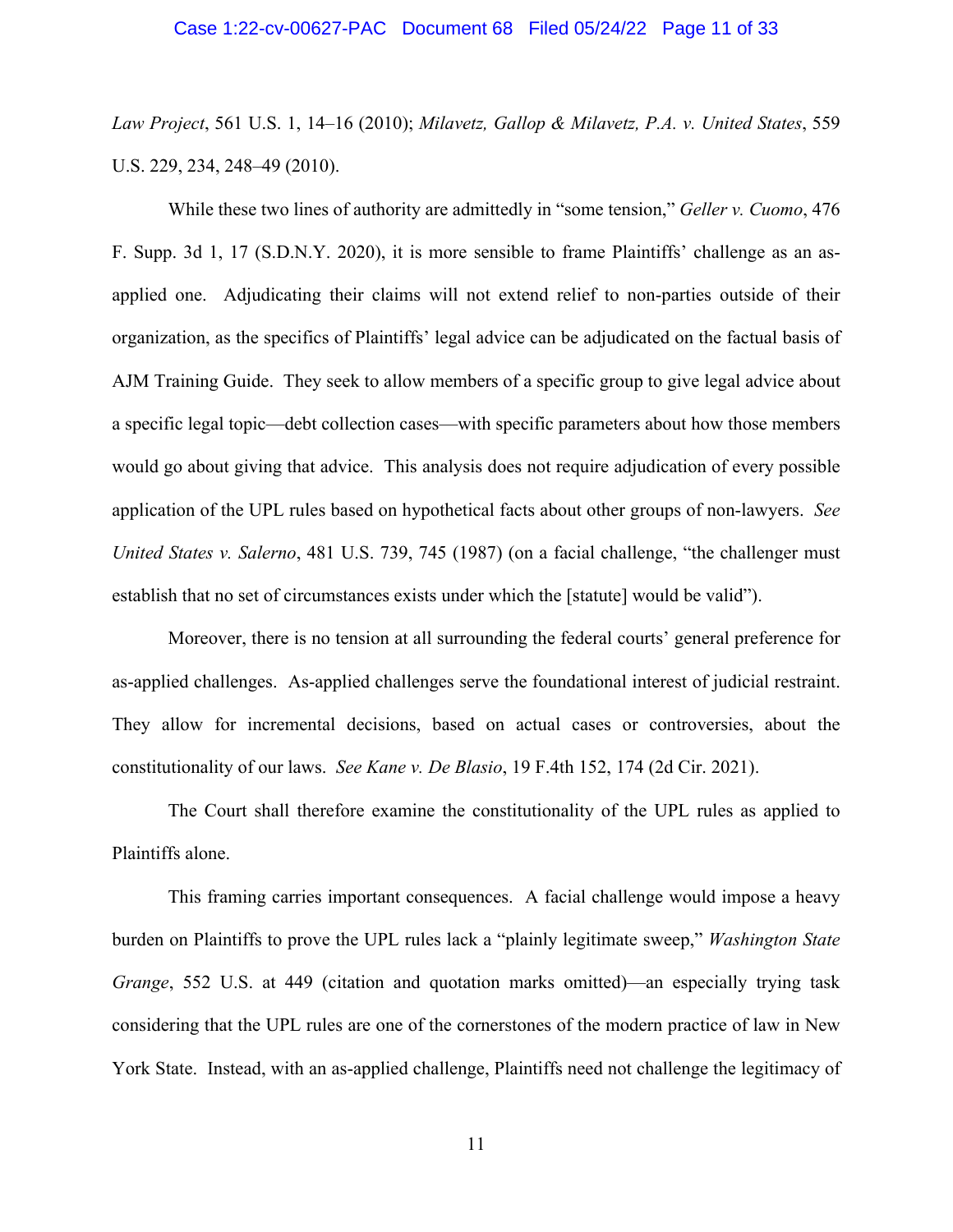#### Case 1:22-cv-00627-PAC Document 68 Filed 05/24/22 Page 12 of 33

the UPL rules in the abstract; they need only address the UPL rules with respect to their own activities. An as-applied challenge also guarantees that any relief would be narrow, affecting only the Plaintiffs and not the entire universe of non-lawyers. *See Brockett v. Spokane Arcades, Inc.*, 472 U.S. 491, 502 (1985) (noting that "a federal court should not extend its invalidation of a statute further than necessary to dispose of the case before it").

With the scope of Plaintiffs' challenge to the UPL rules made clear, the Court turns to the merits.

#### **V. MOTION FOR PRELIMINARY INJUNCTION**

Plaintiffs seek a preliminary injunction that prevents the Attorney General from enforcing the UPL rules against them for implementing the AJM program.

#### **A. Legal Standard**

A preliminary injunction is an "extraordinary and drastic remedy" that is "never awarded as of right." *Munaf v. Geren*, 553 U.S. 674, 689–90 (2008). To obtain this remedy, Plaintiffs must demonstrate three factors. Where, as here, "a preliminary injunction will affect government action taken in the public interest pursuant to a statute or regulatory scheme," the party seeking the preliminary injunction must demonstrate "(1) irreparable harm absent injunctive relief, (2) a likelihood of success on the merits, and (3) public interest weighing in favor of granting the injunction." *Agudath Israel of Am. v. Cuomo*, 983 F.3d 620, 631 (2d Cir. 2020) (citation and quotation marks omitted). More generally, "[t]he movant also must show that 'the balance of equities tips in his [or her] favor.'" *Yang v. Kosinski*, 960 F.3d 119, 127 (2d Cir. 2020) (quoting *Winter v. Nat. Res. Def. Council, Inc.*, 555 U.S. 7, 20 (2008)).

"To warrant a preliminary injunction, Plaintiffs need not show that there is a likelihood of success on the merits of all of their claims for relief. Rather, Plaintiffs must show a likelihood of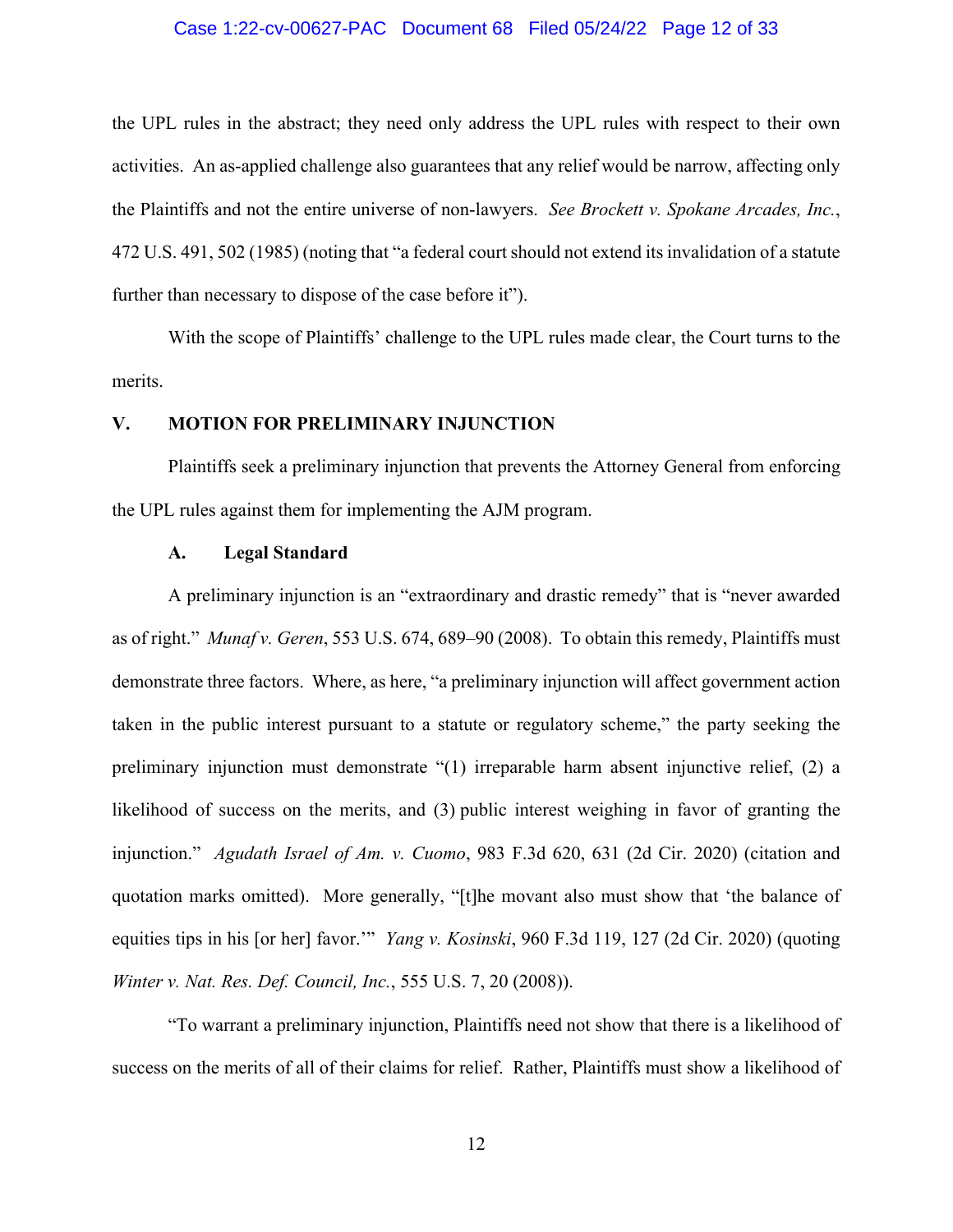#### Case 1:22-cv-00627-PAC Document 68 Filed 05/24/22 Page 13 of 33

success on the merits of at least one of their claims." *L.V.M. v. Lloyd*, 318 F. Supp. 3d 601, 618 (S.D.N.Y. 2018) (alterations and quotation marks omitted).

One wrinkle: Plaintiffs in this case seek an injunction that *alters* the status quo by allowing them to give legal advice for the first time. Thus, Plaintiffs seek a "mandatory" injunction (which alters the status quo) rather than a "prohibitory" injunction (which maintains the status quo). *See Kosinski*, 960 F.3d at 127. For a "mandatory" injunction, Plaintiffs must also: (1) make a "strong showing" of irreparable harm, and (2) demonstrate a "clear or substantial likelihood of success on the merits." *Id.* (citations omitted). Because the Court concludes Plaintiffs would prevail under either the "mandatory" or "prohibitory" standard, it does not distinguish between the two for purposes of this Opinion. *See id.*

# **B. Likelihood of Success on the Merits**

Much rises and falls on the likelihood of Plaintiffs' success on the merits. "Because the deprivation of First Amendment rights is an irreparable harm, in First Amendment cases 'the likelihood of success on the merits is the dominant, if not the dispositive, factor" in granting a preliminary injunction. *Agudath Israel*, 983 F.3d at 637 (quoting *Walsh*, 733 F.3d at 488).

"It is fundamental that the First Amendment 'was fashioned to assure unfettered interchange of ideas for the bringing about of political and social changes desired by the people.'" *Legal Servs. Corp. v. Velazquez*, 531 U.S. 533, 548 (2001) (quoting *New York Times Co. v. Sullivan*, 376 U.S. 254, 269 (1964)).

Plaintiffs advance two theories under the First Amendment. First, they claim the UPL rules infringe on their right to associate with potential clients and access the courts. Second, they claim the UPL rules infringe on their right to give legal advice under the Free Speech Clause. Although their first theory likely lacks merit, their second theory is likely to succeed on the merits.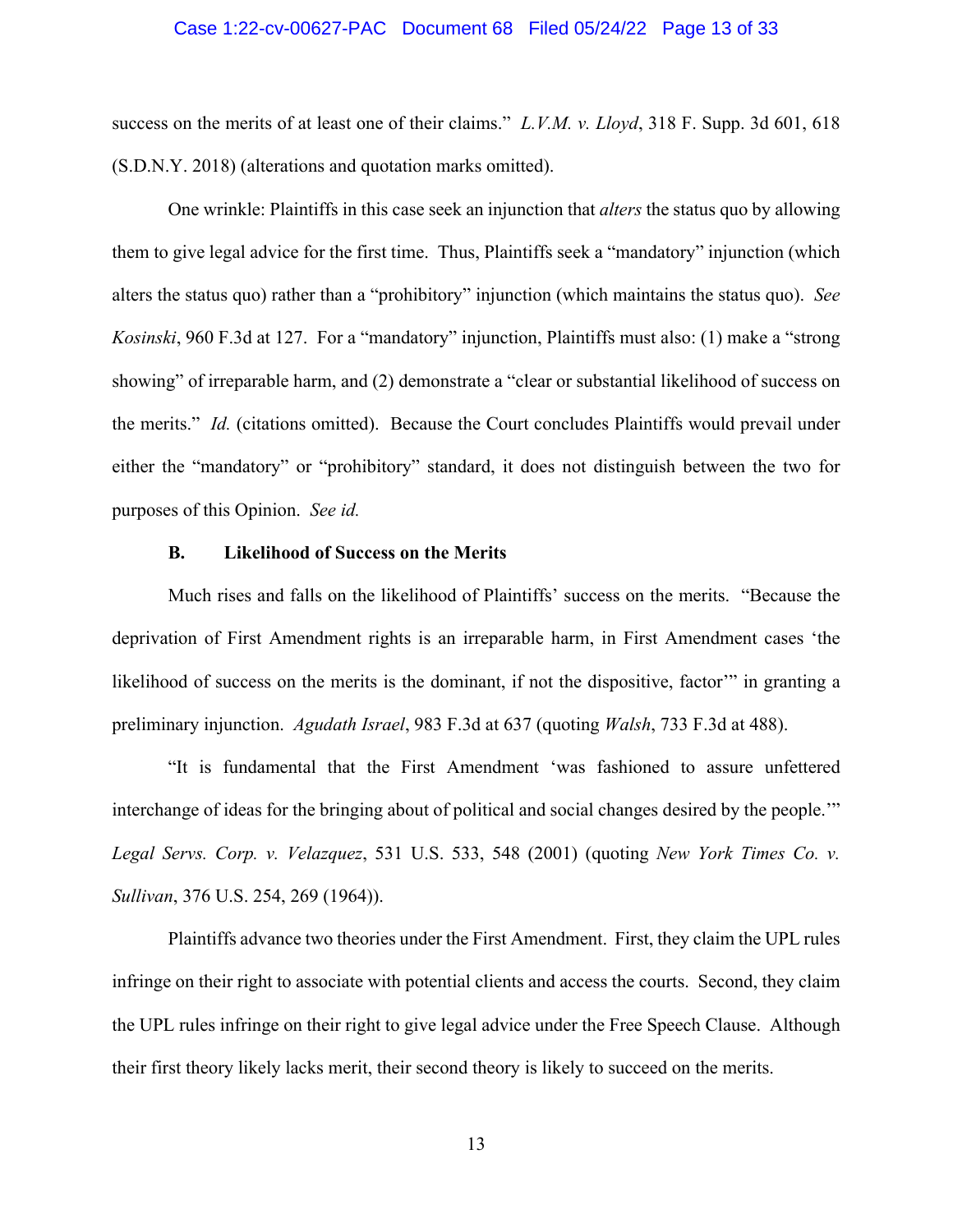# i) Right of Association Claim

The Court first addresses, and dismisses, Plaintiffs' associational theory. Plaintiffs allege the UPL rules unconstitutionally prevent them, and their clients, from accessing the courts and expressing their political beliefs. They argue that debt collection lawsuits affect poor and minority Americans more than other groups, and that by responding to those lawsuits, they can express their beliefs about every New Yorker's right to be heard in court. *See* Compl. ¶ 56.

Two threads of Supreme Court precedent are often invoked in this associational context. The first line of cases involves non-profits that seek to advocate politically through litigation. In *NAACP v. Button*, 371 U.S. 415 (1963), the NAACP sought to recruit clients to battle racial segregation in court. However, a state statute had prevented organizations like the NAACP from using attorneys to represent third-party clients. *Id.* at 423–24. The Supreme Court held that NAACP's efforts were "modes of expression and association protected by the First and Fourteenth Amendments . . . ." *Id.* at 428–49. The Court emphasized that "no monetary stakes [were] involved" in the NAACP's mission, such that "there [was] no danger that the attorney [would] desert or subvert the paramount interests of his client to enrich himself or an outside sponsor." *Id.* at 443–44. The NAACP's attorney advocacy was therefore a "mode[] of expression and association protected by the First and Fourteenth Amendments." *Id.* at 428–49.

*Button*'s rationale was echoed in *In re Primus*, 436 U.S. 412 (1978). In *Primus*, the Supreme Court struck down a law that prevented the ACLU from soliciting a client who had received an allegedly unconstitutional sterilization. *Id.* at 422. Again, the Court emphasized the organization's non-financial motives by contrasting the ACLU's activities from those in another case decided the same day, *Ohralik v. Ohio State Bar Ass'n*, 436 U.S. 447, 458 (1978), which upheld a state law barring a lawyer from solicitating a client in-person for paid representation.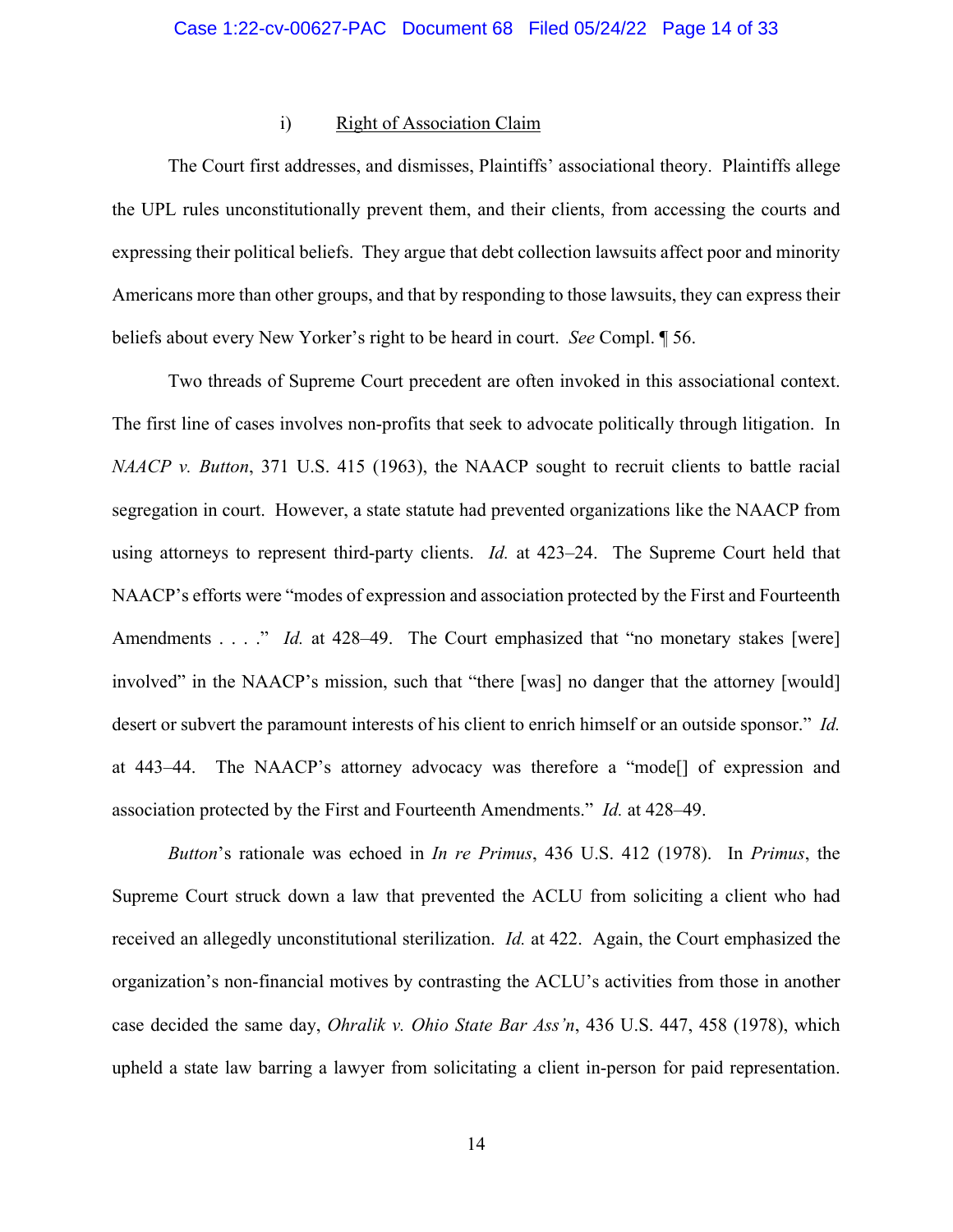#### Case 1:22-cv-00627-PAC Document 68 Filed 05/24/22 Page 15 of 33

*Primus*, 436 at 422. Although the *Primus* Court concluded the state's interests may be stronger in circumstances where a commercial transaction is proposed, they were not sufficiently tailored in application to organizations such as the ACLU. *Id.*

The second relevant line of cases involves lawyers who seek to represent union members. *See United Transp. Union v. Michigan*, 401 U.S. 576 (1971); *United Mine Workers of Am., Dist. 12 v. Ill. State Bar Ass'n*, 389 U.S. 217 (1967); *Brotherhood of R. R. Trainmen v. Virginia ex rel. Va. State Bar*, 377 U.S. 1 (1964). In those cases, the Supreme Court has held the First Amendment protected union members' right to "associate with each other to obtain counsel and further their litigation ends, and to the union as a proxy for the workers in their exercise of associational rights." *Jacoby & Meyers*, 852 F.3d at 185. States therefore could not "prevent efforts of a union to provide its members practical and economical access to courts to press work-related personal injury claims" by framing laws "in the guise of regulating the practice of law." *Board of Education v. Nyquist*, 590 F.2d 1241, 1244 (2d Cir. 1979).

The "common thread" of these two lines of cases is the principle that "collective activity undertaken to obtain meaningful access to the courts is a fundamental right within the protection of the First Amendment." *United Transp.*, 401 U.S. at 585. And the cases have clearly differentiated between "activities of lawyers acting in a for-profit setting and those acting in a notfor-profit context, advocating political causes in which the attorneys themselves share . . . ." *Jacoby & Meyers*, 852 F.3d at 188. Hence, Plaintiffs' non-profit status holds some superficial appeal in this action.

But the cases share another common thread which cuts against Plaintiffs: in each one, "clients and *attorneys* [sought] each other out to pursue litigation." *Id.* at 185 (emphasis added). Here, by contrast, non-lawyers would seek out clients. Accordingly, both the non-profit and the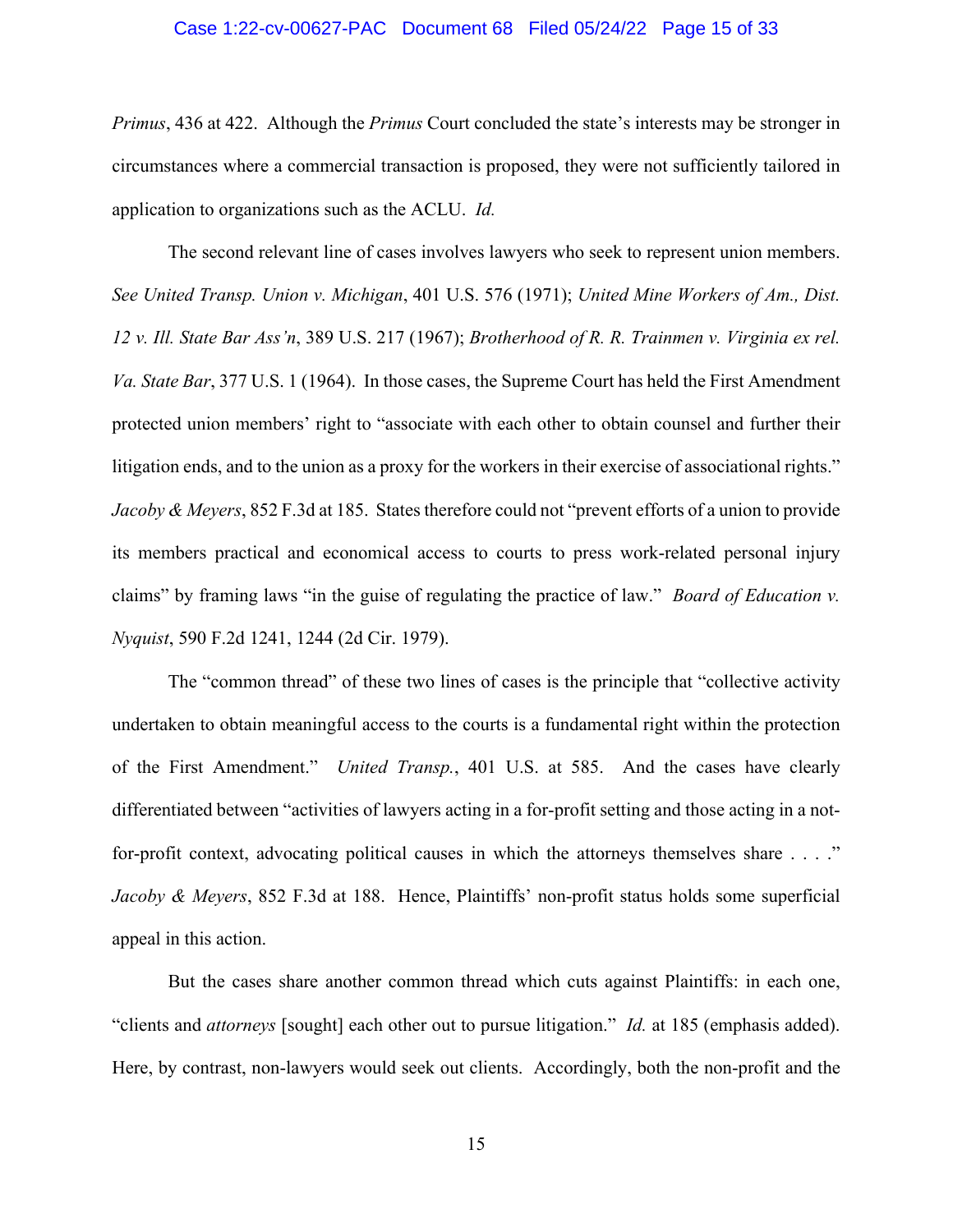# Case 1:22-cv-00627-PAC Document 68 Filed 05/24/22 Page 16 of 33

union lines of caselaw are fundamentally distinguishable: neither confronted a non-lawyer's purported associational right to represent a client. In that respect, no precedent, binding or otherwise, appears to support Plaintiffs' position.

This Court doubts, moreover, that the rationale of *Button* and *Primus* extends so far as to justify non-lawyer legal advice merely because doing so would express a political belief. The lawyers in those non-profit cases sought to vindicate constitutional rights, such as equal protection against discriminatory laws, because such causes "implicate[d] expressive values" for both the lawyers and their clients. *Id.* at 185–86. Here, Plaintiffs would express their belief in ending cycles of poverty by assisting their clients in debt collection cases. But the only constitutional right they seek to vindicate is their *clients'* right to access the courts.<sup>5</sup> Promoting access to the courts—a right shared by every client—would allow any non-lawyer, so long as they do not charge a fee, to bootstrap a right to practice law. *See id.* at 187 ("We are not aware of any judicial recognition of such an interest, however, when it comes to the lawyer's generic act of pursuing litigation on behalf of any client."). Clients in any type of civil lawsuit would thus enjoy the right to full non-lawyer representation. The Court declines to endorse this broad associational theory to warrant a preliminary injunction.

# ii) Free Speech Claim

Plaintiffs' stronger theory is based on their *own* right to free speech. On this second claim, they have demonstrated a likelihood of success on the merits.

At the outset, the Court underscores that an abstract "right to practice law" is not at issue in this narrow challenge. The Court does not question the facial validity of New York's UPL rules

 $<sup>5</sup>$  Given that Plaintiffs have not included any clients in their lawsuit, they also risk creating a third-</sup> party standing problem by asserting constitutional rights on behalf of hypothetical clients. *See Jacoby & Meyers*, 852 F.3d at 189 n.7.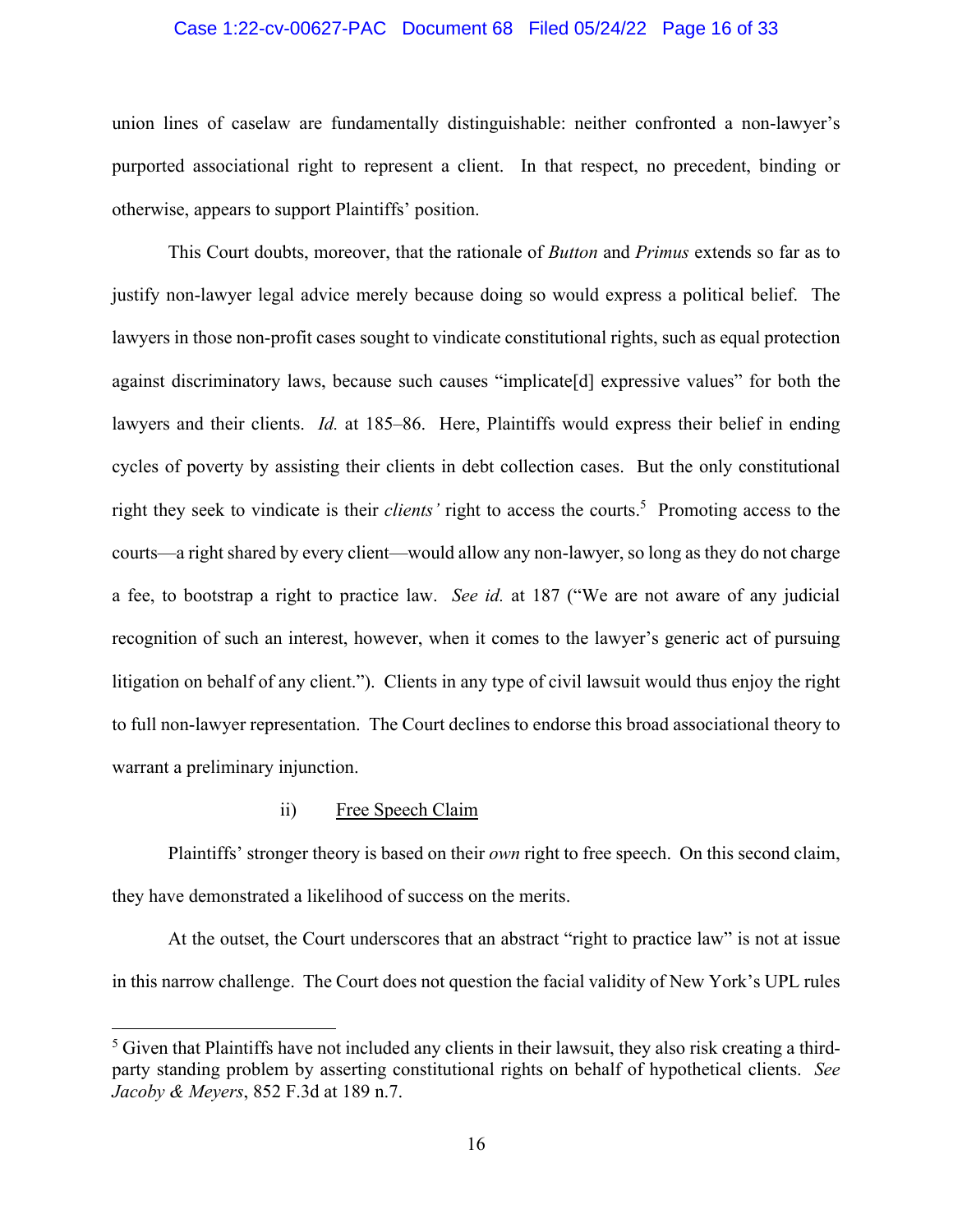# Case 1:22-cv-00627-PAC Document 68 Filed 05/24/22 Page 17 of 33

to distinguish between lawyers and non-lawyers in most settings, and to regulate all sorts of nonlawyer behavior.<sup>6</sup> Instead, the issue here is a narrow one: whether the First Amendment protects the precise legal advice that Plaintiffs seek to provide, in the precise setting in which they intend to provide it. The Court holds that it does.

# (1) *Plaintiffs' Legal Advice is Content-Based Speech*

Plaintiffs' claim hinges on whether the act of giving legal advice should be conceptualized as conduct or speech. The two concepts often blur, given that "the practice of law has communicative and non-communicative aspects." *Capital Associated Indus., Inc. v. Stein*, 922 F.3d 198, 208 (4th Cir. 2019). But "[w]hile drawing the line between speech and conduct can be difficult, [the Supreme] Court's precedents have long drawn it, and the line is long familiar to the bar." *Nat'l Inst. of Fam. & Life Advocs. v. Becerra*, 138 S. Ct. 2361, 2373 (2018) (citations and quotation marks omitted) ("*NIFLA*").

The distinction between speech and conduct matters because it determines the level of scrutiny that the Court must apply. On the one hand, for regulations of professional conduct that *incidentally* involve speech, courts apply intermediate scrutiny. *See id.* at 2372 (citing *Ohralik*, 436 U.S. at 456–57 (remarking that where "speech is an essential but subordinate component" of a transaction, "[w]hile this does not remove the speech from the protection of the First Amendment" altogether, "it lowers the level of appropriate judicial scrutiny")). On the other hand,

 $6$  A recent motion by a non-party illustrates the limits of the Court's holding. A non-lawyer, Erwin Rosenberg, has moved for permissive intervention in this case. *See* ECF No. 64. Rosenberg was apparently disbarred but remains "interested in practicing law in New York courts." *Id.* at 1. He pushes the Court to address the broad question of "whether the New York lawyer licensing and disciplinry [*sic*] system violates the First Amendment." *Id.* In other words, Rosenberg seeks to assert a facial challenge—a "general constitutional attack"—on New York's ability to "admit, suspend and/or disbar a lawyer." *Id.* at 5. Rosenberg's challenge to the UPL rules is nothing like the Plaintiffs' challenge here, and the Court can confidently predict his challenge to the State's licensing scheme would fall within the myriad of cases upholding UPL statutes generally.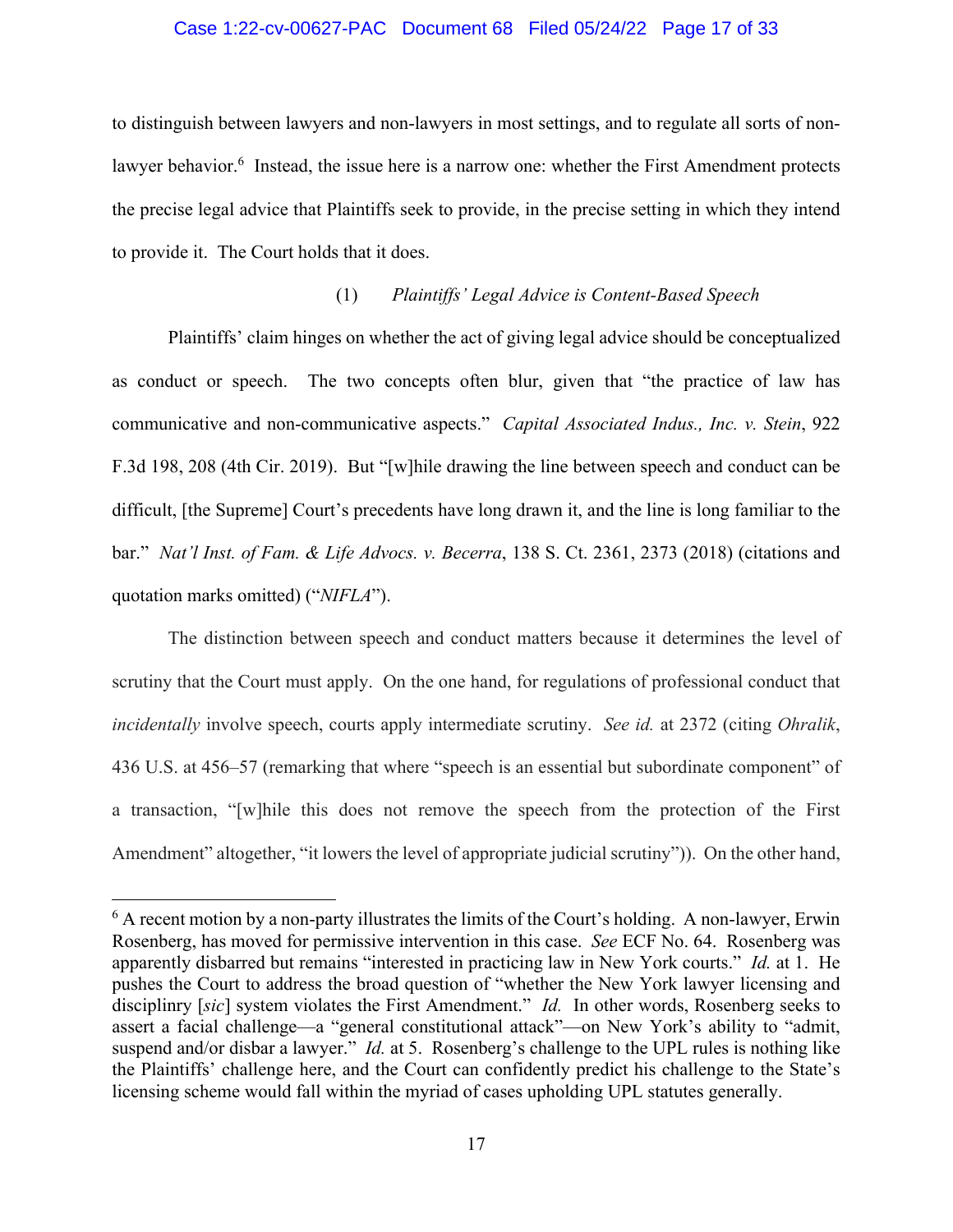# Case 1:22-cv-00627-PAC Document 68 Filed 05/24/22 Page 18 of 33

a regulation invites strict scrutiny when it "'targets speech based on its communicative content' that is, if it 'applies to particular speech because of the topic discussed or the idea or message expressed.'" *City of Austin v. Reagan Nat'l Advert. of Austin, LLC*, 142 S. Ct. 1464, 1471 (2022) (alteration omitted) (quoting *Reed v. Town of Gilbert*, 576 U.S. 155, 163 (2015)).

There is no doubt: lower courts have overwhelmingly concluded that UPL statutes regulate professional "conduct" and merely burden a non-lawyer's speech incidentally. These authorities, however, have never addressed the narrow—and novel—question the AJM program presents here.

For example, many UPL cases have focused on specific "*conduct*" that non-lawyers sought to undertake. Non-lawyers have been excluded from "drafting" pleadings and "filing" legal documents.<sup>7</sup> Conduct could also include "representing" clients in a courtroom or proceeding.<sup>8</sup> These conduct-focused cases are inapposite, as Plaintiffs do not seek to do any of these activities. The AJM program does not allow Justice Advocates to file pleadings, represent clients in court, or handle client funds. Their counsel is limited to out-of-court verbal advice.

Other distinguishable cases have addressed *facial* challenges to UPL rules. Rather than focusing on discrete types of speech that non-lawyers could provide, these cases have concluded that the abstract practice of law does not implicate First Amendment scrutiny as a general matter.<sup>9</sup>

<sup>7</sup> *See, e.g.*, *People v. Shell*, 148 P.3d 162, 170 (Colo. 2006); *State v. Niska*, 380 N.W.2d 646, 648 (N.D. 1986); *Fla. Bar v. Furman*, 376 So. 2d 378, 379 (Fla. 1979).

<sup>8</sup> *See, e.g.*, *Montana Supreme Ct. Comm'n on Unauthorized Practice of Law v. O'Neil*, 147 P.3d 200, 204 (Mont. 2006); *Adams v. Am. Bar Ass'n*, 400 F. Supp. 219, 225 (E.D. Pa. 1975); *Turner v. Am. Bar Ass'n*, 407 F. Supp. 451, 477 (N.D. Tex. 1975).

<sup>9</sup> *See, e.g.*, *Monroe v. Horwitch*, 820 F. Supp. 682, 683–86 (D. Conn. 1993), *aff'd*, 19 F.3d 9 (2d Cir. 1994) (table); *Lawline v. Am. Bar Ass'n*, 956 F.2d 1378, 1386 (7th Cir. 1992) (but noting an as-applied challenge could implicate "many activities which lawyers routinely engage in which are protected by the First Amendment and which could not be constitutionally prohibited to laypersons"); *McDermott v. Langevin*, 587 B.R. 173, 184–85 (Bankr. N.D. Ga. 2018); *Howard v. Superior Ct.*, 52 Cal. App. 3d 722, 724 (1975).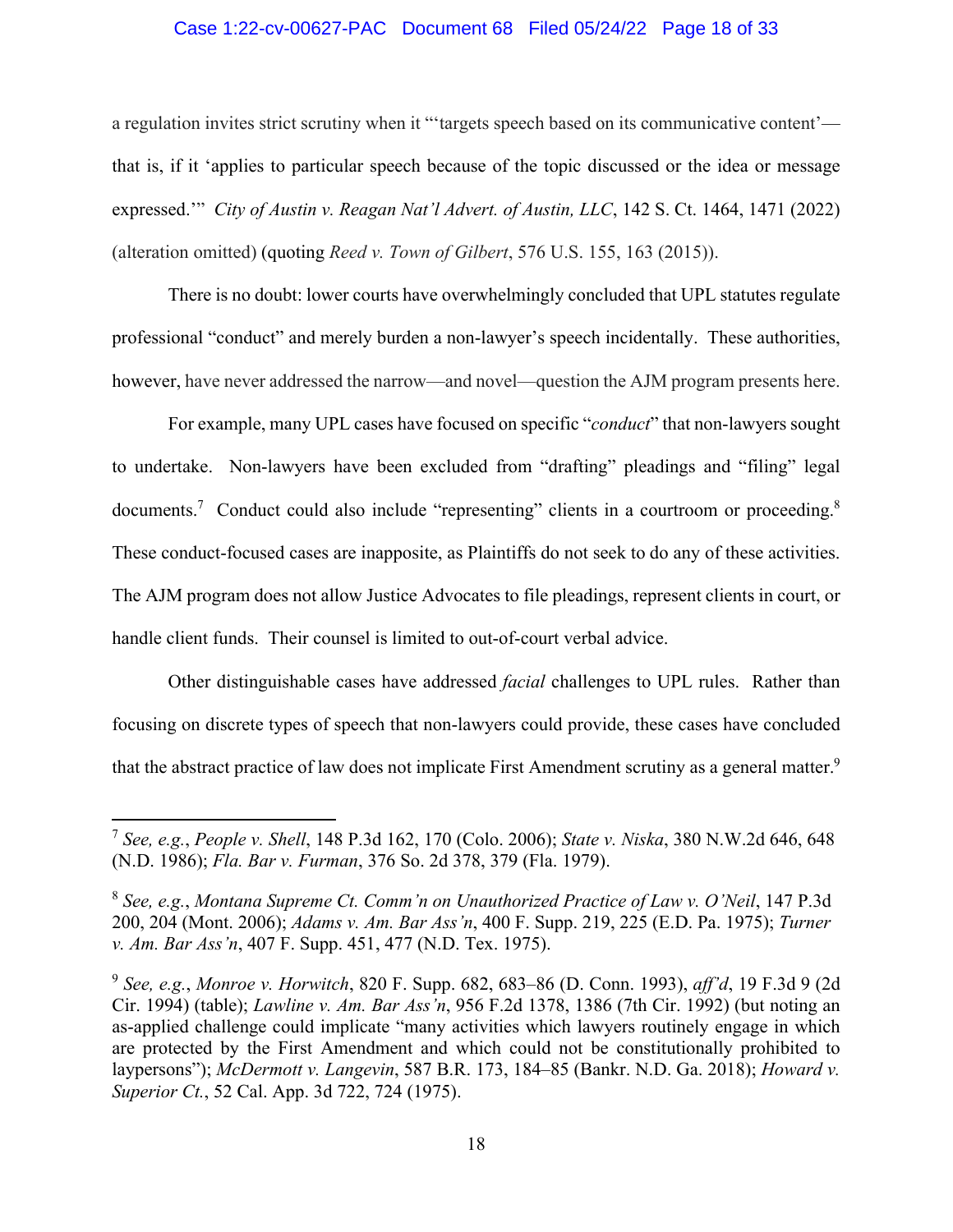# Case 1:22-cv-00627-PAC Document 68 Filed 05/24/22 Page 19 of 33

That approach would be overinclusive here, given Plaintiffs bring an *as-applied* challenge about spoken advice they would give to clients. Moreover, these cases have been called into serious doubt by *NIFLA*, 10 which applied intermediate scrutiny to professional conduct regulations at the very least—not rational basis review, or indeed complete lack of First Amendment scrutiny, as the Attorney General proposes. *See NIFLA*, 138 S. Ct*.* at 2375; *see also Stein*, 922 F.3d at 208–09 (concluding, after *NIFLA*, that intermediate scrutiny applied to a UPL rule that generally regulated conduct, and noting the rule at issue did not "target the communicative aspects of practicing law, such as the advice lawyers may give to clients").

Overall, none of these cases have dealt with (1) an as-applied challenge to a UPL statute where (2) a plaintiff sought to give pure verbal speech. That combination is novel. And where both these elements are present, modern Supreme Court doctrine has foreclosed a reductive

<sup>&</sup>lt;sup>10</sup> *NIFLA* provided an example of a professional conduct regulation that only incidentally burdened speech from *Planned Parenthood of Southeastern Pa. v. Casey*, 505 U.S. 833, 884 (1992). In *Casey*, doctors were required to provide information to a woman deciding whether to proceed with an abortion—a so-called "informed-consent" provision—before performing that procedure. *NIFLA*, 138 S. Ct. at 2373. Although the informed-consent provision affected what licensed medical providers were required to say in specific contexts with their patients, the *NIFLA* Court emphasized the regulation only "incidentally burden[ed]" speech in the context of professional conduct: before a medical *procedure*. *Id.* By contrast, the state regulation in *NIFLA* required organizations offering pregnancy services (but not provide abortion procedures) to provide notice about abortion options in the state, untethered from any larger conduct-dominated context; in other words, it "regulate[d] speech as speech," not speech as an auxiliary to a professional procedure. *Id.* at 2374; *see also EMW Women's Surgical Ctr., P.S.C. v. Beshear*, 920 F.3d 421, 447 (6th Cir. 2019) (Donald, J., dissenting).

The professional conduct in *Casey*—and its "incidental" effect on speech—is far removed from a UPL regime that, as applied to these Plaintiffs, *only* affects speech: barring legal advice by nonlawyers. Just as the Court distinguished the notice requirement in *NIFLA* from the informedconsent provision in *Casey*, here the bar on legal advice "is not tied to a procedure at all. It applies to all interactions between [a non-lawyer] and [their] clients, regardless of whether [legal advice] is ever sought, offered, or performed." *NIFLA*, 138 S. Ct. at 2373.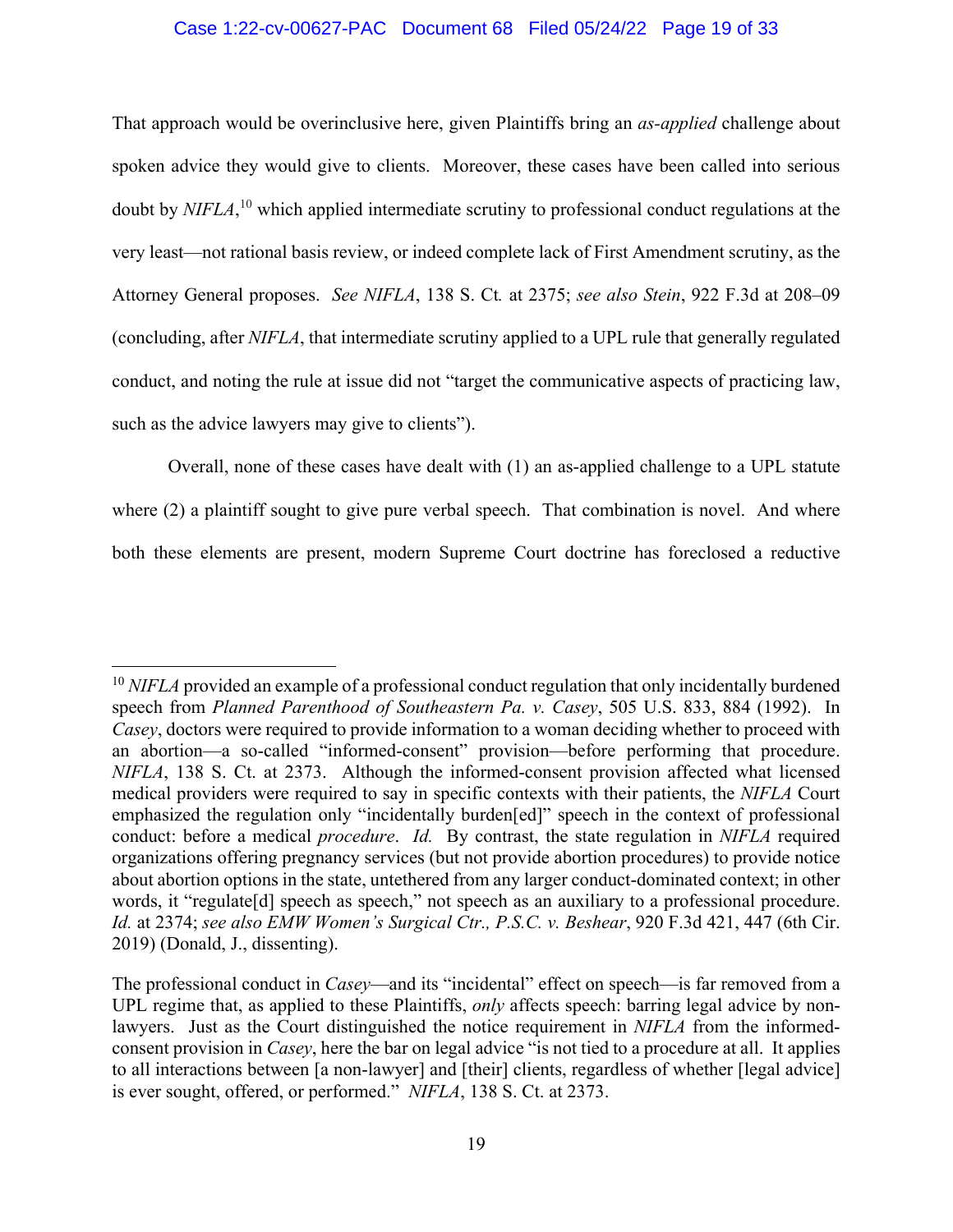# Case 1:22-cv-00627-PAC Document 68 Filed 05/24/22 Page 20 of 33

approach where laws that are *generally* directed at conduct would avoid First Amendment scrutiny when applied to a particular plaintiff's speech.

Instead, for as-applied challenges, the Court in *Holder v. Humanitarian Law Project*  adopted a "refined" approach to the speech/conduct problem. 561 U.S. at 28. The plaintiffs in *Humanitarian Law* challenged a statute that forbade providing "material support" to designated terrorist organizations, which included "expert advice or assistance" that was "derived from scientific, technical or other specialized knowledge." *Id.* at 12–13. The government, like the Attorney General here, argued that the law permissibly regulated the *conduct* of providing material support, and that any incidental effect on plaintiffs' own speech was not actionable under the First Amendment. The Court disagreed with the government, and in so doing, set forth the proper analytical framework for this case.

The *Humanitarian Law* Court set forth the following rule: for as-applied challenges, courts ask whether plaintiffs' own speech is directly or incidentally burdened, *not* whether the statute on its face imposes an incidental burden on speech. *See id.* at 27–28 (rejecting government's argument that "material support statute" "should nonetheless receive intermediate scrutiny because it generally functions as a regulation of conduct"). Thus, if a "generally applicable law" is "directed" at a plaintiff "because of what his speech communicated"—that is, the communication violates the statute "because of the offensive content of his particular message," then that law directly burdens plaintiff's speech. *Id.* at 28; *see also Otto v. City of Boca Raton, Fla.*, 981 F.3d 854, 865 (11th Cir. 2020) ("[T]there is a real difference between laws directed at conduct sweeping up incidental speech on the one hand and laws that directly regulate speech on the other. The government cannot regulate speech by relabeling it as conduct."). At that point, the burden is no longer "incidental."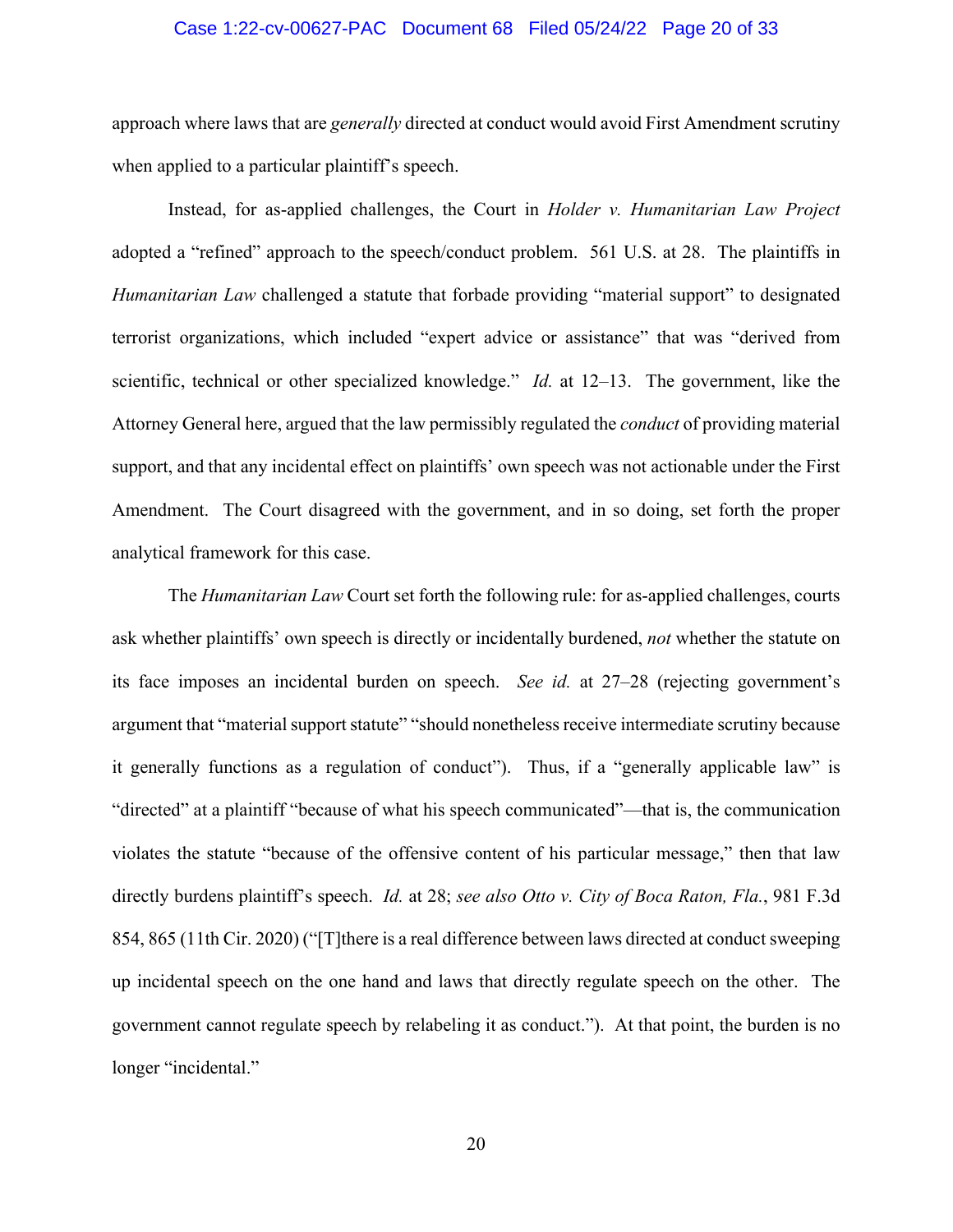# Case 1:22-cv-00627-PAC Document 68 Filed 05/24/22 Page 21 of 33

Although it diverged on other issues, the *Humanitarian Law* Court unanimously concluded the giving of expert advice was speech, not conduct. On its face, the statute was "described as directed at conduct" of providing material support, "but as applied to plaintiffs the conduct triggering coverage under the statute consists of communicating a message." *Humanitarian Law*, 561 U.S. at 28. Although the Court diverged on other issues, it was unanimous on this point. *See id.* at 61 (Breyer, J., dissenting) ("[T]he majority properly rejects the Government's argument that the plaintiffs' speech-related activities amount to 'conduct' and should be reviewed as such."). To show how expert advice was speech, the Court pointed to the content-based distinctions in the material support prohibition:

> Plaintiffs want to speak to [designated terrorist organizations], and whether they may do so under [the material support prohibition] depends on what they say. If plaintiffs' speech to those groups imparts a "specific skill" or communicates advice derived from "specialized knowledge"—for example, training on the use of international law or advice on petitioning the United Nations—then it is barred. On the other hand, plaintiffs' speech is not barred if it imparts only general or unspecialized knowledge.

*Id.* at 27 (majority opinion) (citation omitted).

That logic applies seamlessly to the statute at issue here. On its face, New York's UPL rules "may be described as directed at conduct" of acting as a lawyer, "but as applied to plaintiffs the conduct triggering coverage under the statute consists of communicating a message." *Id.* at 28. In other words, Plaintiffs' violation of the law "depends on what they say" to their clients. *Id.* at 27. If Justice Advocates provide non-legal advice about a client's debt problem (by, for example, advising that person to cut down on spending to pay off debts), the UPL rules do not apply. But if they provide legal advice about how to respond to the client's debt problem (by advising that person on how they should fill out the State-Provided Answer Form, based on their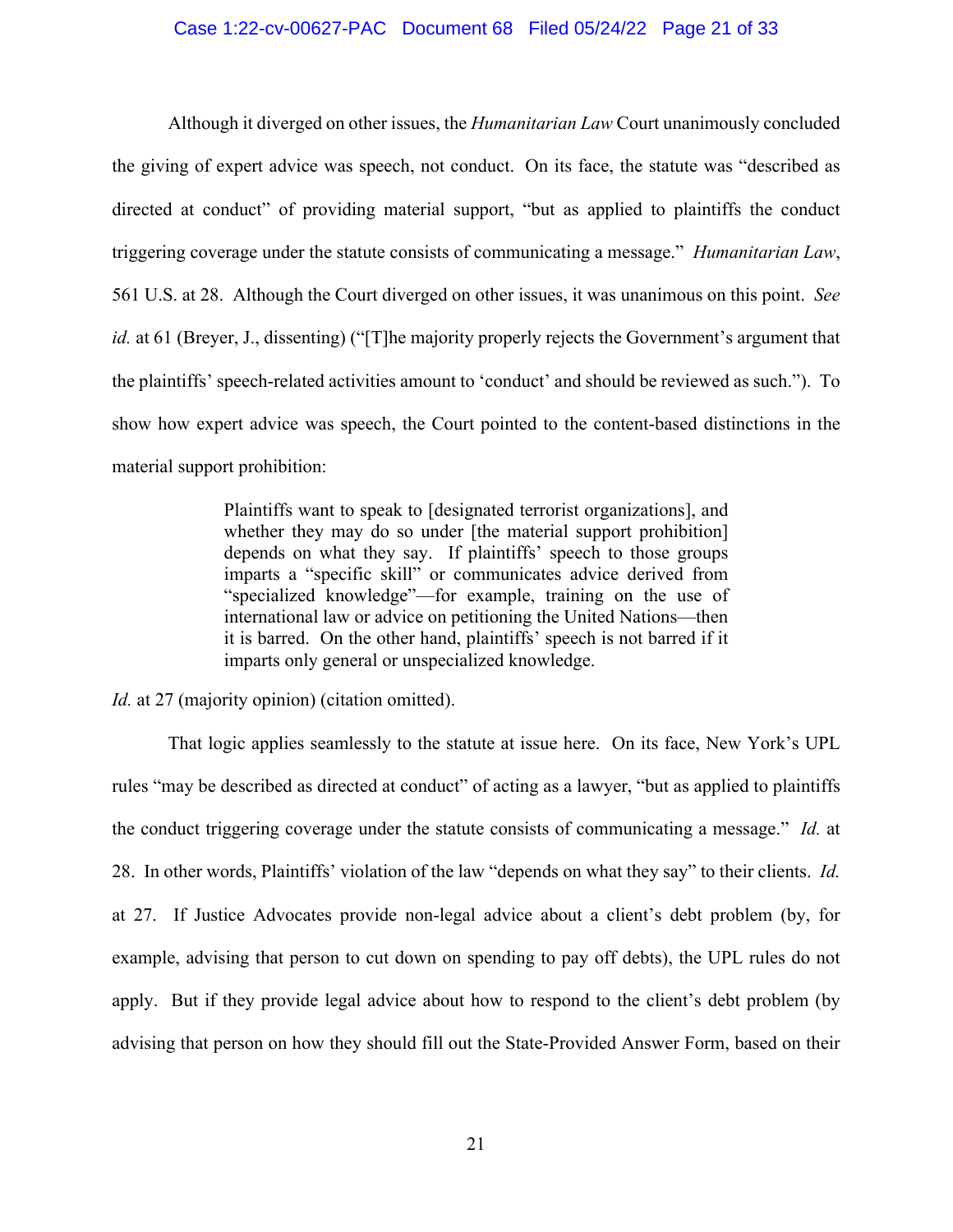# Case 1:22-cv-00627-PAC Document 68 Filed 05/24/22 Page 22 of 33

specific circumstances), the UPL rules forbid their speech. Their actions are therefore, by definition, content-based speech.

Concluding that Plaintiffs' legal advice is content-based speech is not only in line with modern First Amendment authority; it is also the intuitive result. At its core, Plaintiffs' action is indisputably speech, not conduct. "If speaking to clients is not speech, the world is truly upside down." *City of Boca Raton*, 981 F.3d at 866. The Court shall not ignore common sense by construing Plaintiffs' legal advice as something it is not.

The UPL rules are also speaker-based, and "laws favoring some speakers over others demand strict scrutiny when the legislature's speaker preference reflects a content preference." *Barr v. Am. Ass'n of Pol. Consultants, Inc.*, 140 S. Ct. 2335, 2347 (2020) (quoting *Reed*, 576 U.S. at 170). Importantly, as in *Barr*, there is such a content preference, because the UPL rules do not merely focus on the identity of the speaker, but also "focus[] on whether the [speaker] is speaking *about a particular topic*." *Id.* (emphasis added); *see Sorrell v. IMS Health Inc.*, 564 U.S. 552, 563– 64 (2011) (holding that a state statute restricting a particular set of speakers' ability to express a particular type of message was content-based). Therefore, because the UPL rules "'do[] not simply have an effect on speech, but [are] directed at certain content and [are] aimed at particular speakers'" they are content-based. *Barr*, 140 S. Ct. at 2347 (alterations added) (quoting *Sorrell*, 564 U.S. at 567).

# (2) *Plaintiffs' Speech is Analyzed No Differently under a Licensing Regime*

Lurking under this speech/conduct muddle is the fact that the UPL rules constitute a licensing regime for lawyers. Some courts have concluded that generally applicable professional licensing regimes—and the speech that they burden—are outside of the First Amendment.But as will be explained, the "characterization of the licensing requirement as a professional regulation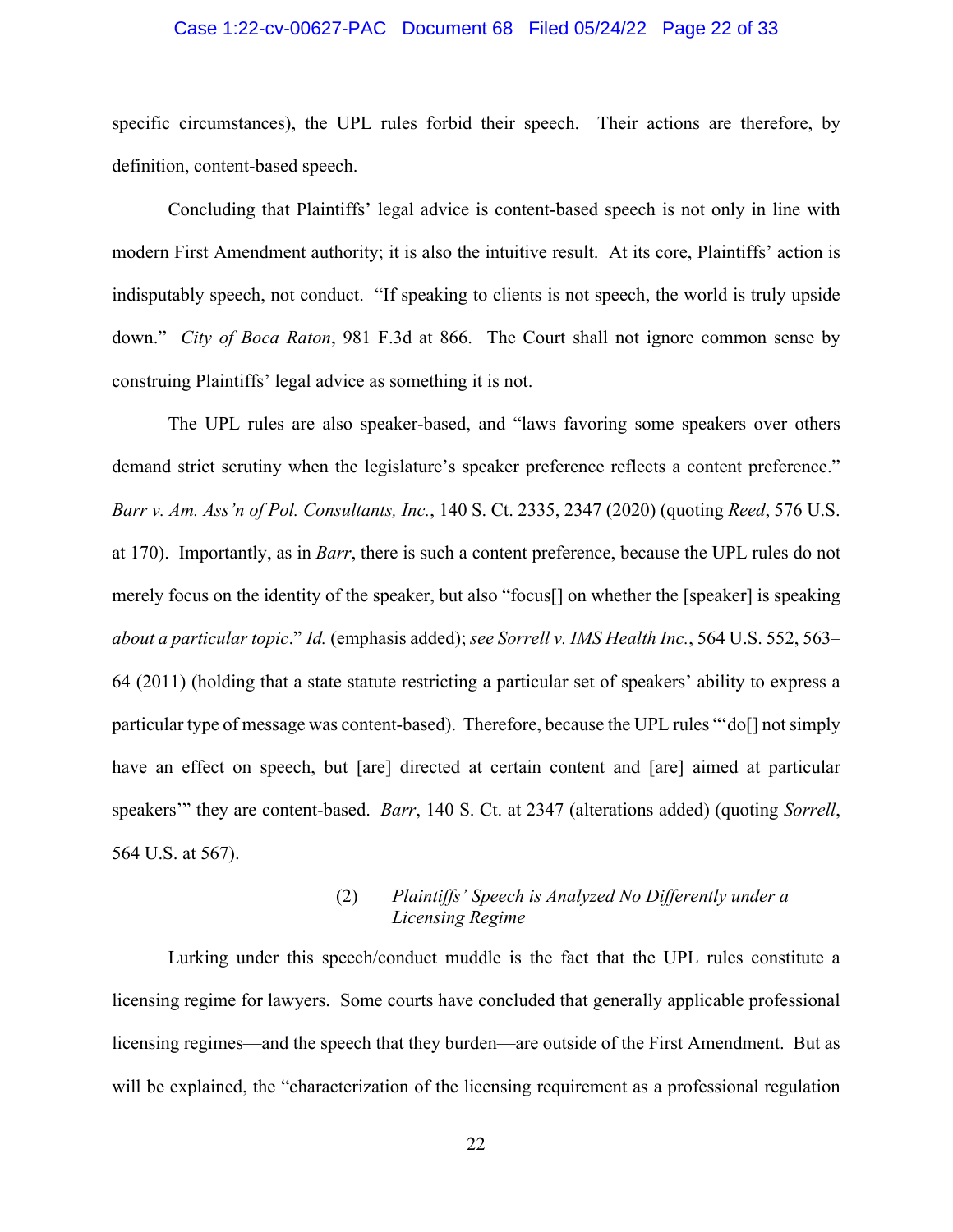# Case 1:22-cv-00627-PAC Document 68 Filed 05/24/22 Page 23 of 33

cannot lower that bar. The Supreme Court has consistently rejected attempts to set aside the dangers of content-based speech regulation in professional settings." *Brokamp v. D.C.*, No. CV 20-3574 (TJK), 2022 WL 681205, at \*1 (D.D.C. Mar. 7, 2022) (alterations omitted) (quoting *City of Boca Raton*, 981 F.3d at 861).

Courts endorsing the theory that licensing requirements can permissibly burden speech have relied on Justice White's concurrence in *Lowe v. SEC*, 472 U.S. 181 (1985). In that case, which involved an investment advisor who wrote an advice column in securities newsletters, Justice White drew a distinction between advice offered to the general public versus advice personalized to a particular client to infer that licensing regimes do not pose major First Amendment problems. He began by defining what he believed "the practice of a profession" to be: where someone "takes the affairs of a client personally in hand and purports to exercise judgment on behalf of the client in the light of the client's individual needs and circumstances . . . ." *Id.* at 232 (White, J., concurring). So far, so good. *Lowe*, after all, was about whether the investment advisor had given general or client-based speech. But Justice White then went further to reach a *constitutional* conclusion about licensing regimes. He stated that, so long as a "personal nexus" exists between a professional and client, the government can "enact[] generally applicable licensing provisions limiting the class of persons who may practice the profession" without infringing on anyone's freedom of speech. *Id.* (White, J., concurring).<sup>11</sup>

Some courts have extended Justice White's proposed "personal nexus" test to legal advice offered to clients by unlicensed laymen. *See, e.g.*, *Rowe*, 80 N.Y.2d at 342 ("The courts may, in the public interest, prohibit attorneys from practicing law and that prohibition may incidentally

<sup>11</sup> Even Justice White did not believe licensing regimes should receive *no* First Amendment scrutiny; in a later dissent, he proposed they should receive rational basis review. *See Thornburgh v. Am. College of Obstetricians & Gynecologists*, 476 U.S. 747, 802 (1986) (White, J., dissenting).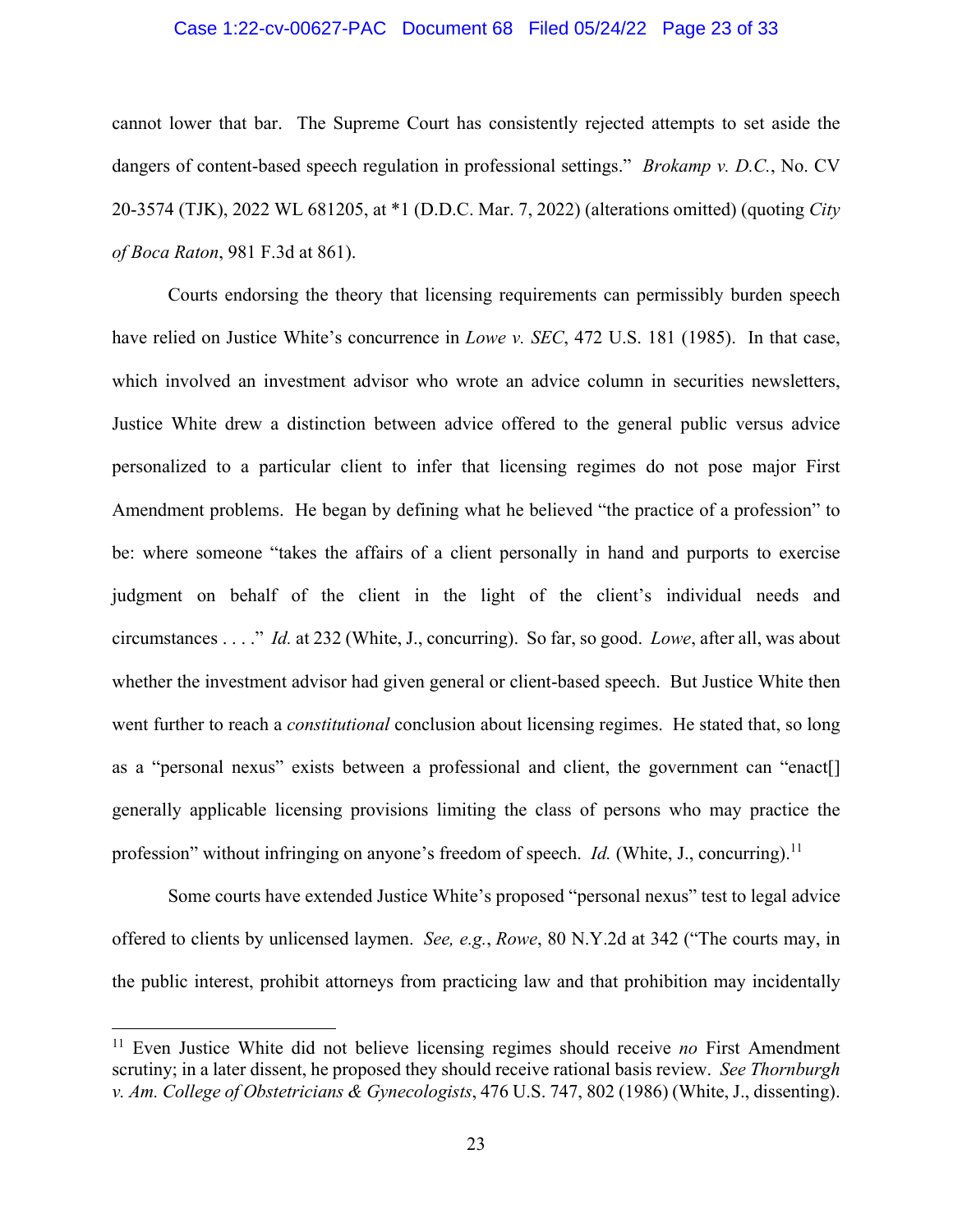# Case 1:22-cv-00627-PAC Document 68 Filed 05/24/22 Page 24 of 33

affect the attorney's constitutional right to free speech by forbidding the giving of advice to clients."). More generally, some circuits—but, notably, not the Second Circuit—have crystallized Justice White's concurrence to uphold other types of licensing regimes that impact speech. *See, e.g.*, *Del Castillo v. Sec'y, Fla. Dep't of Health*, 26 F.4th 1214, 1221 (11th Cir. 2022) (rejecting a non-licensed person's free speech bid to give dietary advice).

Despite these cases, this Court is not persuaded by Justice White's concurrence in *Lowe*, and by extension, the assumption that licensing regimes can bar non-professionals' speech without any constitutional consequence. Justice White's discussion of licensing—joined only by two other Justices—was unquestionably dicta, and has never been referenced by the Supreme Court or the Second Circuit. *See Commodity Futures Trading Comm'n v. Vartuli*, 228 F.3d 94, 107 (2d Cir. 2000) ("*Lowe*'s holding was based on the Investment Advisers Act, not the Constitution. It therefore does not provide a framework for analysis of the constitutional issues raised on this appeal."). The Court is not bound by the *Lowe* concurrence.

Moreover, the Supreme Court recently undermined Justice White's theory that licensing requirements are somehow *sui generis* under the First Amendment merely because they target professionals. Under *Humanitarian Law*, the mere fact that speech "derive[s] from 'specialized knowledge'" does not remove it from the First Amendment's ambit. 561 U.S. at 27. And *NIFLA* rejected a lower-court doctrine—a so-called "professional speech" doctrine—that closely resembled Justice White's concurrence in *Lowe*. Some circuits had "define[d] 'professionals' as individuals who provide personalized services to clients and who are subject to 'a generally applicable licensing and regulatory regime.'" *NIFLA*, 138 S. Ct. at 2371 (citation omitted); *see also id.* at 2375 ("All that is required to make something a 'profession,' according to these courts, is that it involves personalized services and requires a professional license from the State."). But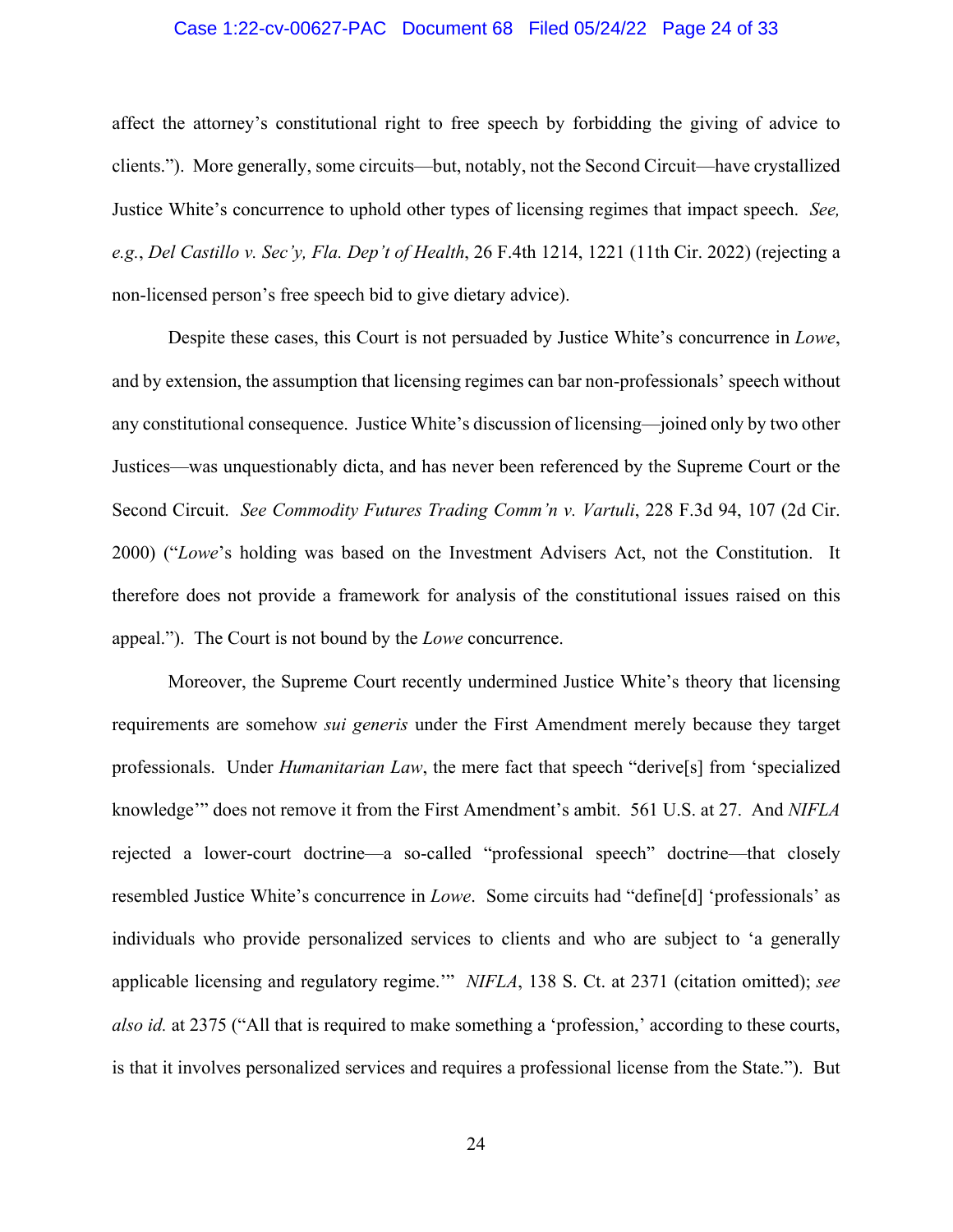# Case 1:22-cv-00627-PAC Document 68 Filed 05/24/22 Page 25 of 33

the Supreme Court in *NIFLA* noted that such regimes would "give[] the States unfettered power to reduce a group's First Amendment rights by simply imposing a licensing requirement," an untenable result. *Id.* at 2375. *NIFLA* therefore undermines the premise that licensing regimes can somehow transform pure speech and evade First Amendment scrutiny altogether.<sup>12</sup>

To be sure, there are special categories of pure speech that the government can regulate without scrutiny. But legal advice does not appear to be one of them. Those special categories for example, defamation, incitement, fraud, and obscenity—are tightly limited in number. *See NIFLA*, 138 S. Ct. at 2372 (noting that the Supreme Court "has been especially reluctant to exempt a category of speech from the normal prohibition on content-based restrictions") (alteration and citation omitted). To qualify, a type of speech must be historically rooted in a tradition of regulation going back to the Founding. *See NIFLA*, 138 S. Ct. at 2372; *United States v. Stevens*, 559 U.S. 460, 468–71 (2010).

Legal advice lacks that clear history of regulation. In the colonial period, courts "adopted UPL rules to control those who appeared before them," but "nonlawyers were free to engage in a wide range of activities which would be considered UPL today, such as giving legal advice and preparing legal documents." Derek A. Denckla, *Nonlawyers and the Unauthorized Practice of Law: An Overview of the Legal and Ethical Parameters*, 67 FORDHAM L. REV. 2581, 2583 (1999). That practice continued unabated through the post-colonial and Reconstruction eras. *See* Robert Kry, *The "Watchman for Truth": Professional Licensing and the First Amendment*, 23 SEATTLE UNIV. L. REV. 885, 954–57 (2000). "Simply put, the historical practices at the time of the ratification of the First and Fourteenth Amendments show that the rendering of personalized advice

<sup>&</sup>lt;sup>12</sup> Although the Court in *NIFLA* did "not foreclose the possibility" that "some . . . reason exists" to afford professional speech some special First Amendment exemption, 138 S. Ct. at 2375, it has not identified any such reason.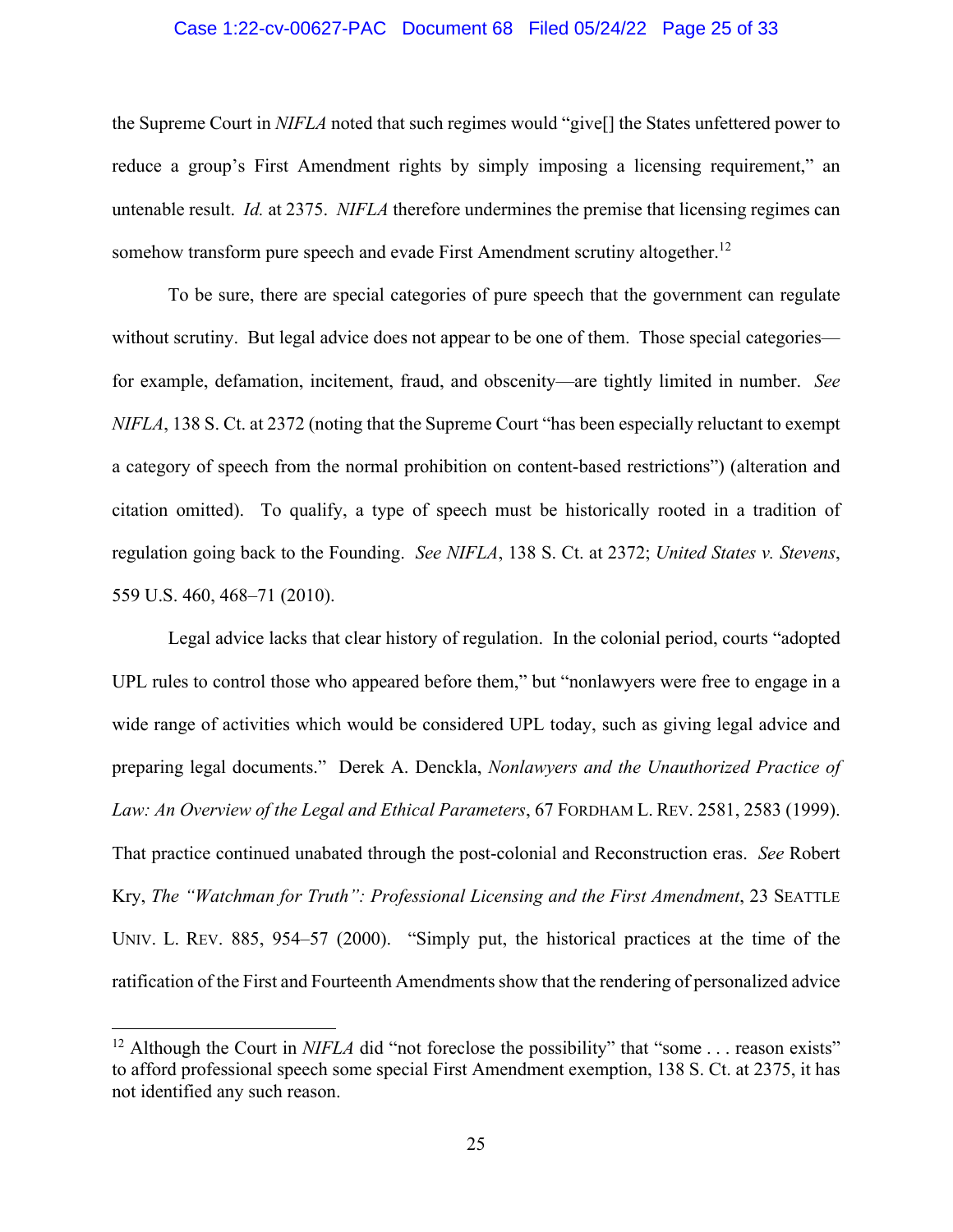#### Case 1:22-cv-00627-PAC Document 68 Filed 05/24/22 Page 26 of 33

to specific clients was not one of the 'well-defined and narrowly limited classes of speech, the prevention and punishment of which has never been thought to raise any constitutional problem.'" *Id.* at 957 (quoting *Chaplinsky v. New Hampshire*, 315 U.S. 568, 571–72 (1942)). Without an established historical basis to do so, courts today cannot treat pure legal advice as a *sui generis* category of speech that is immune to constitutional scrutiny.

# (3) *Strict Scrutiny Applies*

As a content-based regulation of Plaintiffs' speech, the UPL rules trigger strict scrutiny. *See, e.g.*, *Barr*, 140 S. Ct. at 2347. Strict scrutiny "requires the Government to prove that the restriction furthers a compelling interest and is narrowly tailored to achieve that interest." *Reed*, 576 U.S. at 171 (citation omitted). The Government has the burden of proving the UPL rules satisfy strict scrutiny. *See id.* at 163 (noting that content-based laws are "presumptively unconstitutional"). This is a demanding—though not insurmountable—standard for the Government to meet. *See Williams-Yulee v. Fla. Bar*, 575 U.S. 433, 444 (2015) (providing examples, including *Humanitarian Law*, where content-based statutes have been upheld against strict scrutiny).

"A court applying strict scrutiny must ensure that a compelling interest supports *each application* of a statute restricting speech." *Fed. Election Comm'n v. Wisconsin Right To Life, Inc.*, 551 U.S. 449, 478 (2007) (emphasis in original). Likewise, "[i]f a less restrictive alternative would serve the Government's purpose, the legislature must use that alternative." *United States v. Playboy Ent. Grp., Inc.*, 529 U.S. 803, 813 (2000); *accord Green Party of Conn. v. Garfield*, 616 F.3d 189, 209 (2d Cir. 2010). Thus, the State must demonstrate that it has a compelling interest in criminalizing Plaintiffs' AJM program, and that it has no less restrictive alternative than the UPL rules that it could use to regulate that program.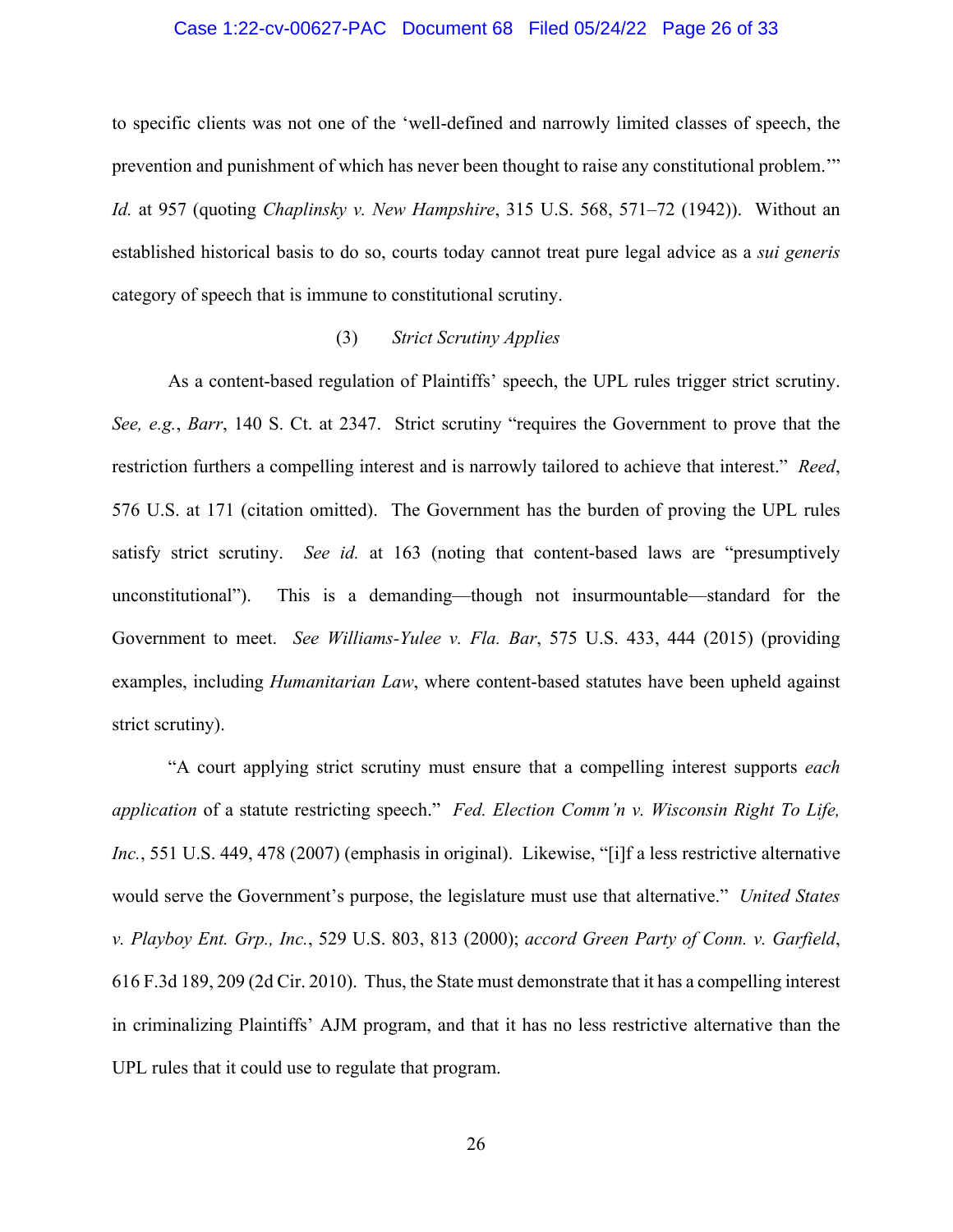# Case 1:22-cv-00627-PAC Document 68 Filed 05/24/22 Page 27 of 33

In the abstract, New York undoubtedly has a compelling interest in enforcing the UPL rules. In general, "[s]tates have a compelling interest in the practice of professions within their boundaries, and that as part of their power to protect the public health, safety, and other valid interests they have broad power to establish standards for licensing practitioners and regulating the practice of professions." *Goldfarb v. Virginia State Bar*, 421 U.S. 773, 792 (1975). In the context of the UPL rules, New York has a "well-established interest in regulating attorney conduct and in maintaining ethical behavior and independence among the members of the legal profession." *Jacoby & Meyers*, 852 F.3d at 191. Such rules are designed to protect the public "from the dangers of legal representation and advice given by persons not trained, examined and licensed for such work, whether they be laymen or lawyers from other jurisdictions." *El Gemayel*, 72 N.Y.2d at 705 (citation and quotation marks omitted). Beyond the consumer-projection justification, the State also has an interest the UPL rules' promotion of judicial integrity and efficiency, as lawyers are "officers of the courts." *Goldfarb*, 421 U.S. at 792. Given these compelling interests, it is little wonder that the UPL rules have consistently withstood legal challenges.

Yet these justifications for the UPL rules appear less compelling in the context of Plaintiffs' specific, narrow mission. Plaintiffs' program has anticipated many of the State's consumer protection concerns and erected preventative limits on what Justice Advocates may do. Justice Advocates must attend a training—designed by lawyers—and be approved under the AJM program criteria.13 They must abide by State ethical guidelines for assisting clients, including for

<sup>&</sup>lt;sup>13</sup> Relying on Plaintiffs' limited legal training would logically protect clients' interests better than trusting those clients to complete their own forms pro se, with no legal training at all. And there is some common-sense truth to the notion that a non-lawyer "who has handled 50 debt collection matters, for example, would likely provide better representation than a patent lawyer who has never set foot in small claims court and last looked at a consumer contract issue when studying for the bar exam." Brief of Amicus Curiae Rebecca L. Sandefur, ECF No. 38-1, at 21 (footnote omitted).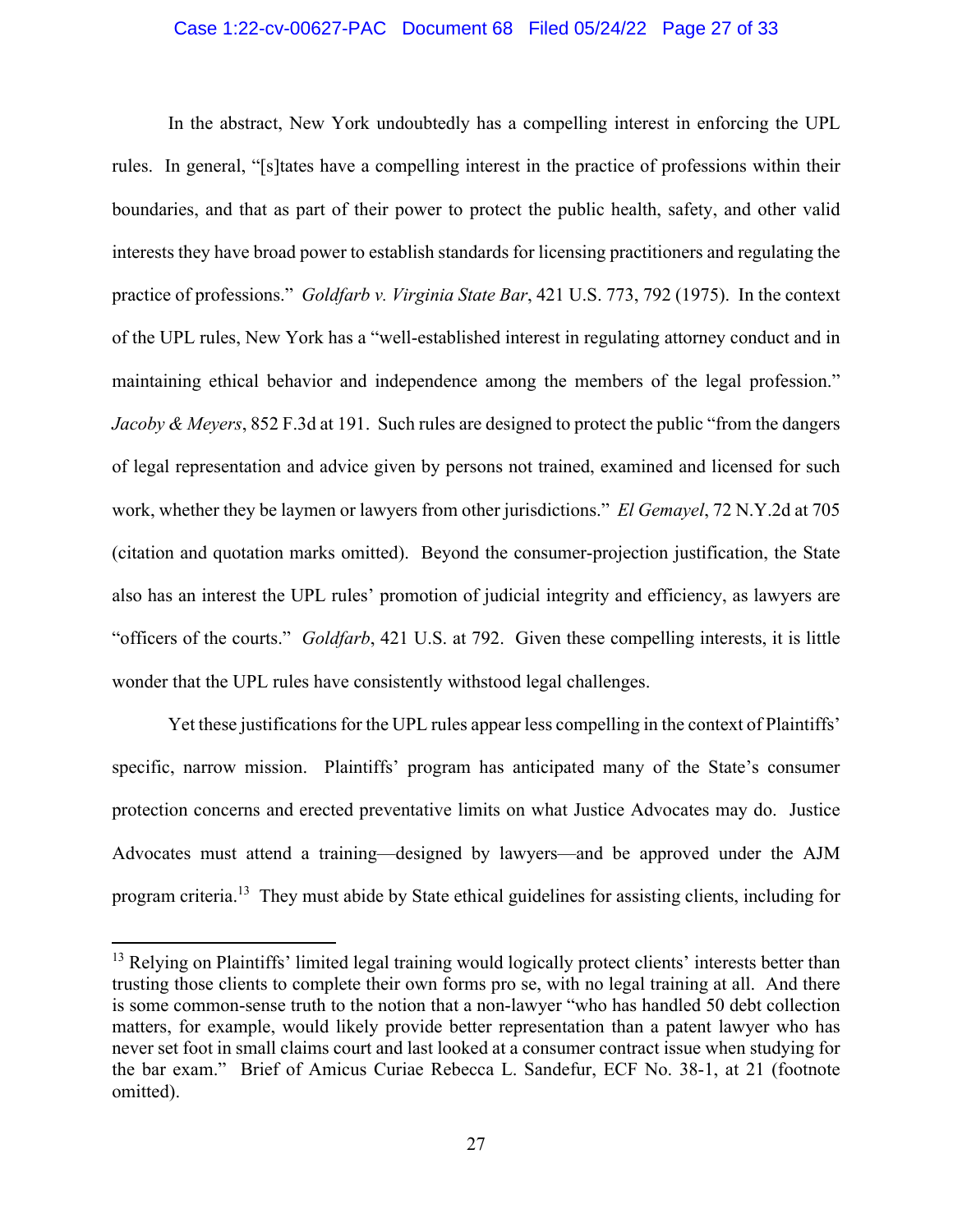# Case 1:22-cv-00627-PAC Document 68 Filed 05/24/22 Page 28 of 33

conflicts of interest and confidentiality. They cannot make money at their clients' expense. They must refer clients to licensed lawyers if those clients' needs exceed the scope of the Training Guide. And they cannot appear in court or file documents, thus eliminating any risk of providing bad advice in more complex or adversarial settings.

Nor does the UPL rules' other emphasis on judicial integrity provide a compelling reason to ban Plaintiffs' program. To the contrary, courts typically depend on a complete and accurate presentation of a dispute through the adversarial process. *See Velazquez*, 531 U.S. at 545; *Penson v. Ohio*, 488 U.S. 75, 84 (1988). By implementing the AJM program, more New Yorkers will respond to their lawsuits and begin that adversarial process, rather than default entirely. And answering those lawsuits with Plaintiffs' help does not risk additional legal error once their clients are through the courthouse doors; at that point, those clients will either retain a licensed lawyer (perhaps using a pro bono organization) or go on to represent themselves pro se (as anticipated by the State's do-it-yourself checkbox form).

One group of amici nonetheless maintain the real cause of defaults in debt collection cases is "sewer service," or the lack of adequate service on defendants. *See* Brief of Amici Curiae Consumer Law Experts et al., ECF No. 57, at 11–13. "Sewer service" occurs when debt collector plaintiffs serve process on invalid addresses or on nonexistent cohabitants so that defendants never receive notice of the lawsuits against them in the first place. *See id.* Because New Yorkers are well-past the point of answering the complaint once they learn they have defaulted, these Amici argue, Plaintiffs' program does not address any genuine legal problem. *See id.* After all, the three New Yorkers who filed declarations in this case had defaulted after failing to receive any notice.

"Sewer service" might be the primary cause of the debt collection problem, but Plaintiffs can still increase access to the courts without needing to provide a cure-all solution. It seems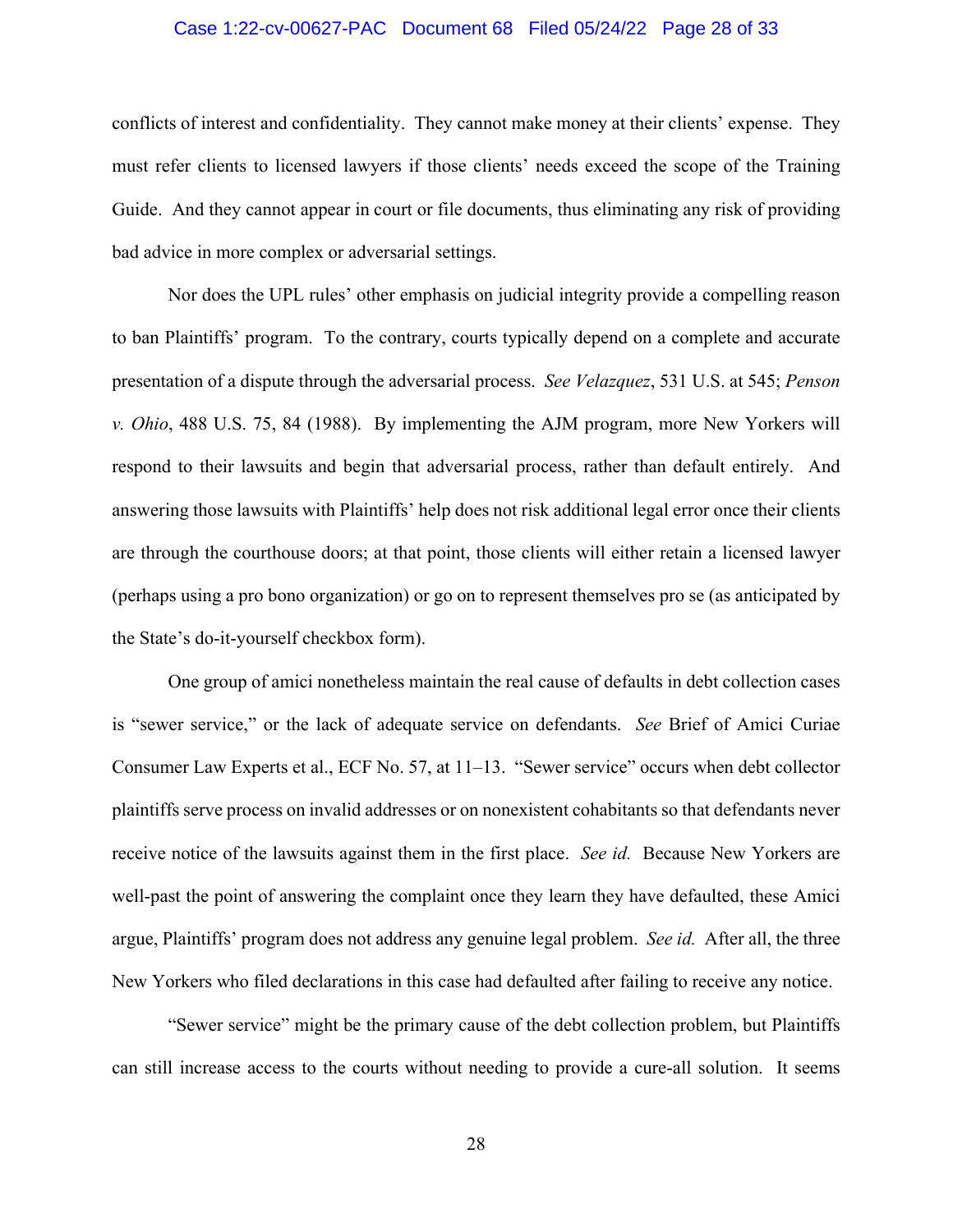# Case 1:22-cv-00627-PAC Document 68 Filed 05/24/22 Page 29 of 33

unlikely that every defendant in debt collection cases will default because of "sewer service" alone. And even if "sewer service" were truly universal, Plaintiffs' program has the potential to help even those clients who have defaulted. The Training Guide instructs Justice Advocates that "[i]f the client has already had a default judgment entered against them, they may be able to have it vacated if they follow the directions" at a website link to another State-provided, do-it-yourself affidavit to vacate a default judgment. Training Guide at ECF pagination 17. Thus, Plaintiffs' program, at the very least, would provide another link in the informational chain to help unaware defendants vacate defaults from "sewer service."

A related objection contends Plaintiffs' program will not be effective because licensed lawyers—through pro bono organizations and courthouse programs—already assist low-income New Yorkers in debt collection cases, and do not turn away clients. But again, Plaintiffs' program does not need to reach every potential client to strengthen the judicial system. As courts have acknowledged for decades, "the problems of indigents—although of the type for which an attorney has traditionally been consulted—are too immense to be solved solely by members of the bar. The supply of lawyer manpower is not nearby large enough." *Hackin v. Arizona*, 389 U.S. 143, 146– 47 (1967) (Douglas, J., dissenting). And when the State's own forms encourage defendants to file their answers pro se, it seems clear that some New Yorkers lack the ability to fully access these lawyer services.

Aside from its less-than-compelling interests, the State has failed to narrowly tailor the statute. In fact, the UPL rules could hardly be broader: New York could implement less restrictive alternatives to blanket ban on all unauthorized legal advice. The Training Guide's disclaimers demonstrate how the State retains many tools to mitigate harmful speech in this arena. *See Bery v. City of New York*, 97 F.3d 689, 698 (2d Cir. 1996) (ordinance not narrowly tailored when other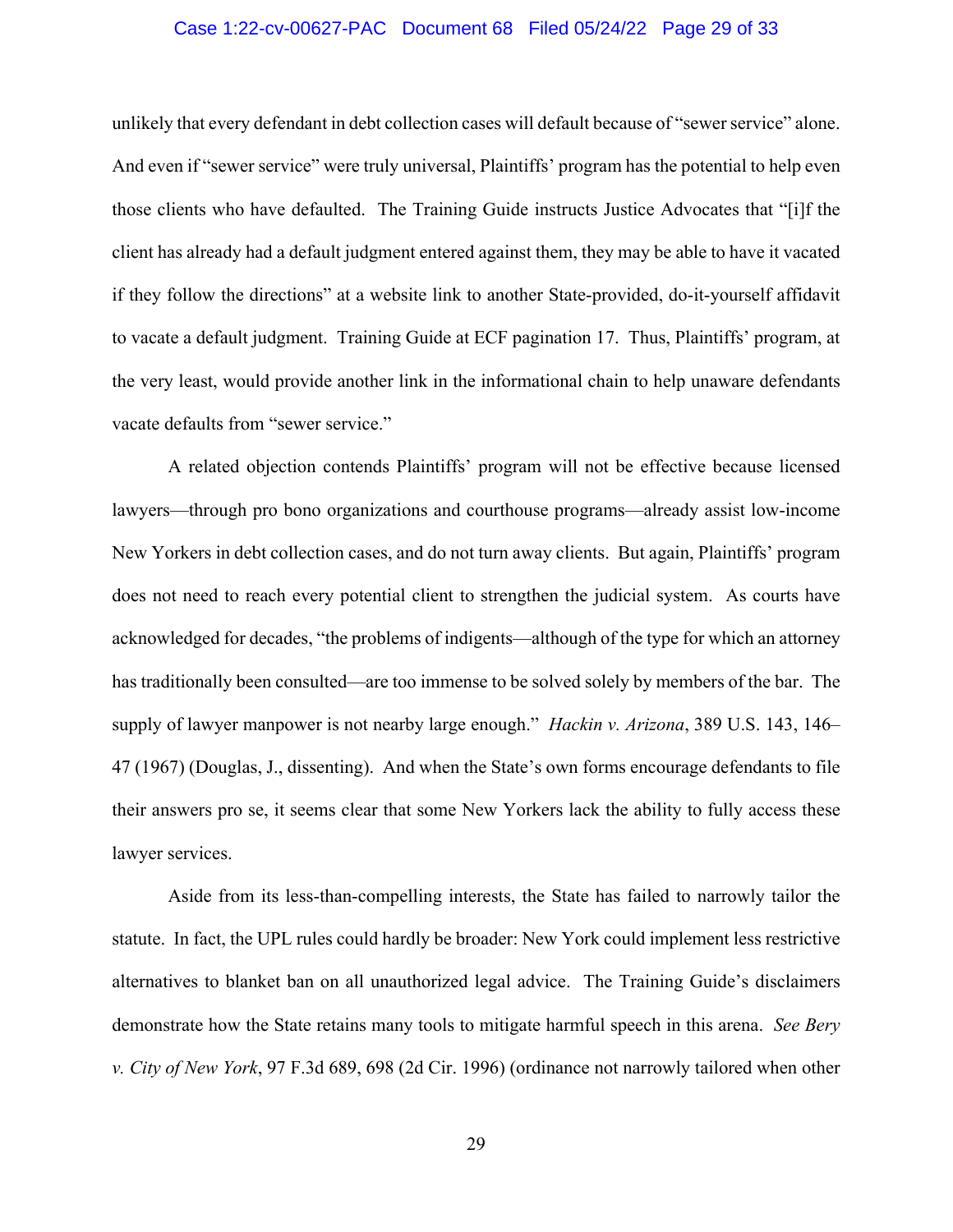# Case 1:22-cv-00627-PAC Document 68 Filed 05/24/22 Page 30 of 33

sections of the city code "already achieve" the city's goals "without such a drastic effect"). As Justice Advocates are warned, the State has created tort remedies, including breach of fiduciary duty, that could apply to non-lawyers who harm their clients. Justice Advocates are also warned that the State still forbids non-lawyers from holding themselves out as licensed lawyers to the public. *See* N.Y. Jud. Law § 478 ("It shall be unlawful for any natural person . . . to hold himself or herself out to the public as being entitled to practice law . . . ."); *id.* § 475-a (making it a Class E felony to do so while causing "material damage to the impairment of a legal right"). To further these ends, the State could, for example, tailor the UPL rules by requiring Justice Advocates to fully disclose their qualifications and experience, such that clients can make an informed decision about the quality of the legal advice they would receive. Or the State might impose targeted trainings or educational standards on Plaintiffs short of a full Bar certification. These types of measures would allow Plaintiffs to dispense a circumscribed level of speech while still protecting the public from dishonest or untrained legal assistance.

The Court recognizes that legislative developments in this area remain ongoing. States are exploring ways to regulate non-lawyers who provide legal advice to clients. *See, e.g.*, Brief of Amicus Curiae Rebecca L. Sandefur, ECF No. 38-1, at 17–18 (providing examples of non-lawyer assistance in states including Wisconsin, Washington, Arizona, and California, and in the federal government). These developments suggest a narrower tailoring of New York's UPL rules is feasible. *See McCullen v. Coakley*, 573 U.S. 464, 494 (2014) (strict scrutiny not satisfied where state had failed to show "it considered different methods that other jurisdictions have found effective"). But the Court does not short-circuit the State's legislative process merely because it references these developments. It is not the Court's role to decide how to more narrowly tailor the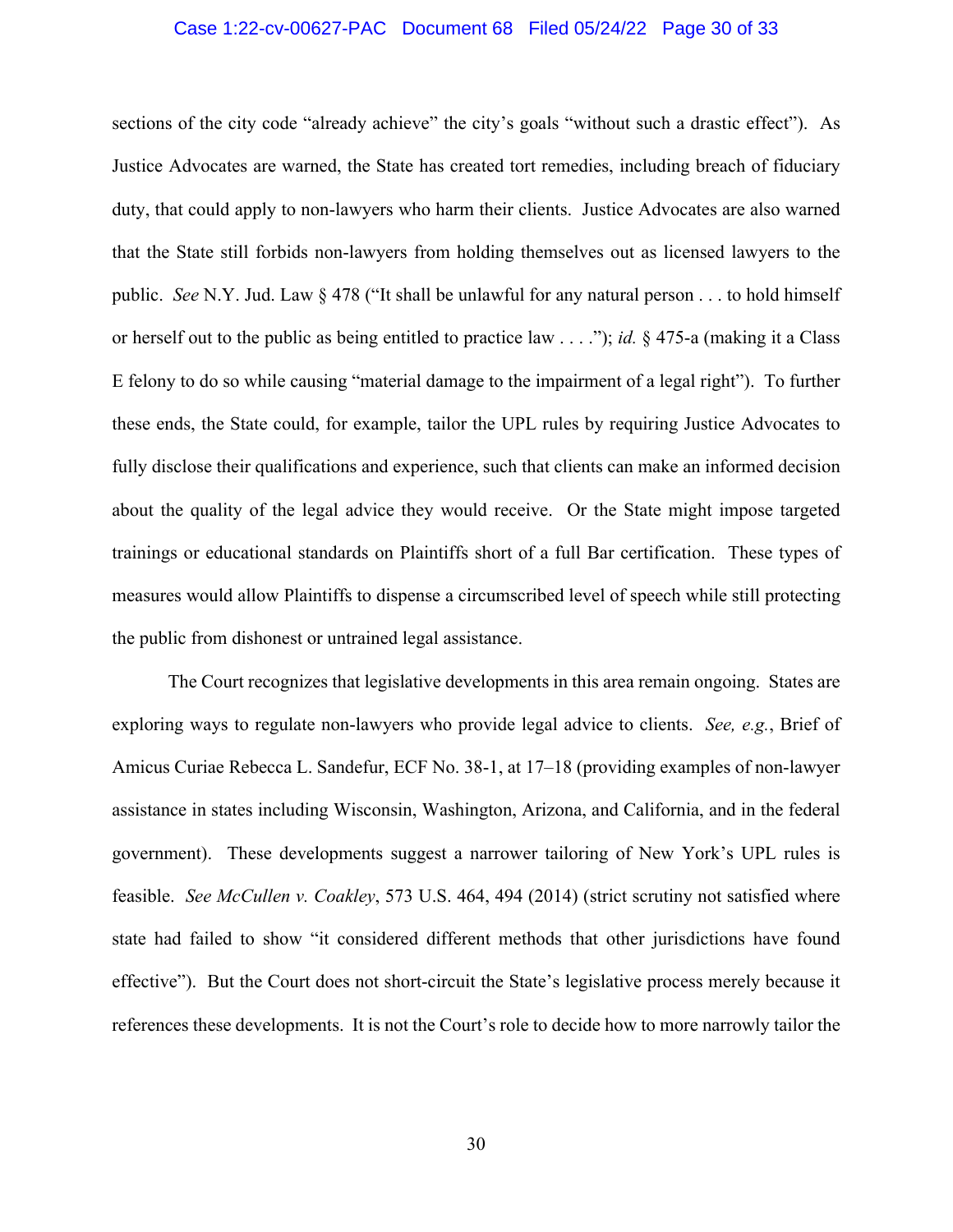# Case 1:22-cv-00627-PAC Document 68 Filed 05/24/22 Page 31 of 33

UPL rules, or to ask whether allowing non-lawyers to give legal advice is good policy. Even if there might be plenty of legitimate reasons to ban such advice outright,

> The First Amendment's guarantee of free speech does not extend only to categories of speech that survive an ad hoc balancing of relative social costs and benefits. The First Amendment itself reflects a judgment by the American people that the benefits of its restrictions on the Government outweigh the costs. Our Constitution forecloses any attempt to revise that judgment simply on the basis that some speech is not worth it.

*Stevens*, 559 U.S. at 470.

Because the UPL rules likely fail strict scrutiny as applied to the AJM program, Plaintiffs' have shown a likelihood of success on the merits of their First Amendment free speech claim. With the "dominant, if not the dispositive, factor" weighing in favor of an injunction, *Agudath Israel*, 983 F.3d at 637, the Court turns briefly to the remaining factors.

# **C. Irreparable Injury**

Plaintiffs' irreparable injury also favors an injunction. "The loss of First Amendment freedoms, for even minimal periods of time, unquestionably constitutes irreparable injury." *Roman Cath. Diocese of Brooklyn v. Cuomo*, 141 S. Ct. 63, 67 (2020) (quoting *Elrod v. Burns*, 427 U.S. 347, 373 (1976) (plurality opinion)). Plaintiffs' irreparable injury necessarily follows from the likelihood of their success on the merits on the free speech claim.

# **D. Public Interest and Balance of Equities**

Finally, the balance of equities and the public interest favor allowing Plaintiffs to commence their legal program. As for the public interest, the State "does not have an interest in the enforcement of an unconstitutional law." *New York Progress & Prot. PAC v. Walsh*, 733 F.3d 483, 488 (2d Cir. 2013) (quoting *ACLU v. Ashcroft*, 322 F.3d 240, 247 (3d Cir. 2003)). Rather, the Second Circuit has recognized that "securing First Amendment rights is in the public interest."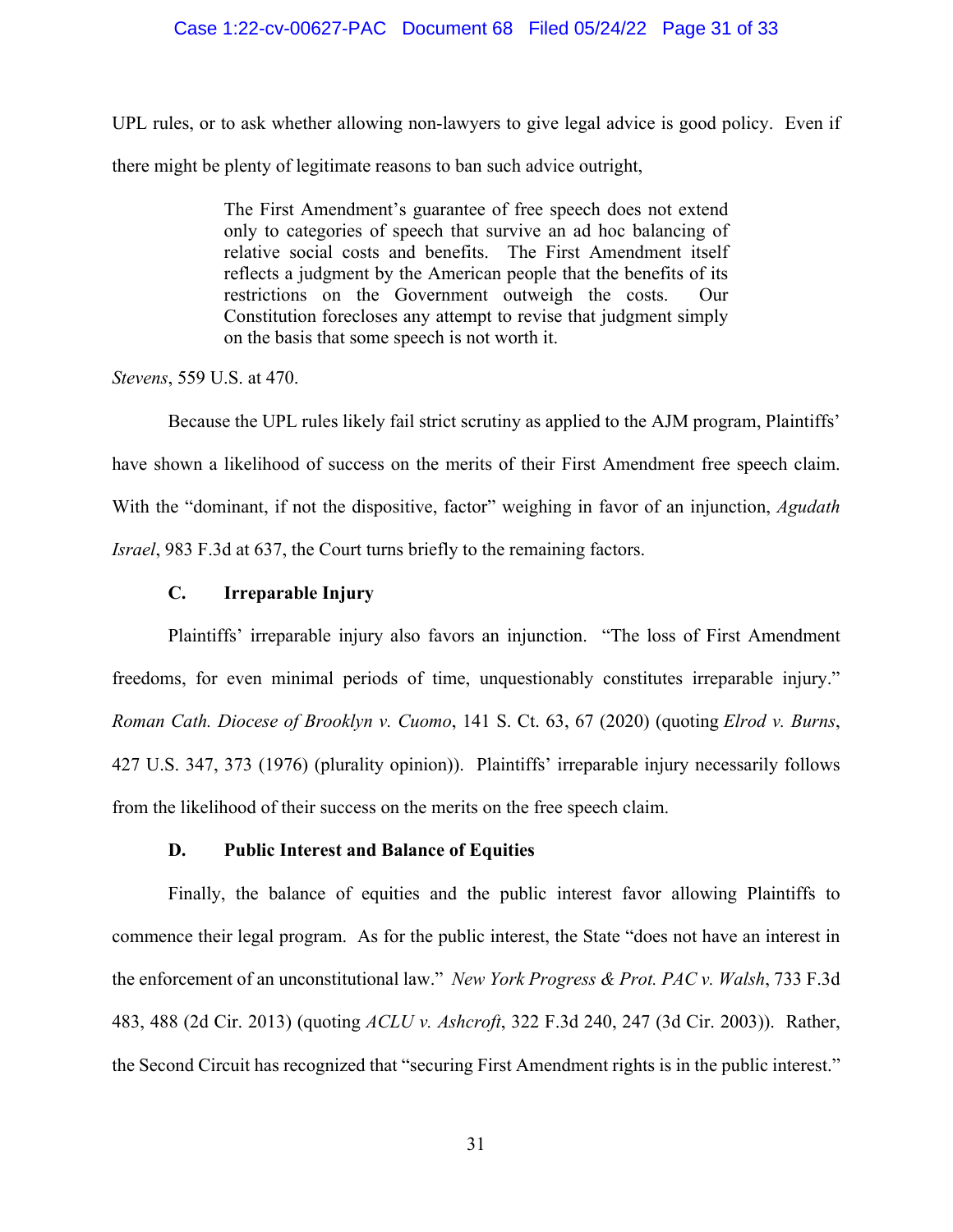# Case 1:22-cv-00627-PAC Document 68 Filed 05/24/22 Page 32 of 33

*Walsh*, 733 F.3d at 488. And largely for the reasons provided in the strict scrutiny analysis, the balance of equities favors an injunction.

\* \* \*

 Lawyers, as members of a "noble profession," play a unique role in our society. *Mallard v. United States Dist. Ct. for the Southern Dist. of Iowa*, 490 U.S. 296, 311 (1989) (Kennedy, J., concurring). But Plaintiffs have designed a unique program of their own. They have demonstrated a narrow exception, under the First Amendment, to New York's UPL rules, and they will be allowed to implement that program without the threat of prosecution.

#### **INJUNCTIVE RELIEF**

Having concluded that a preliminary injunction shall issue, the Court must fashion relief that is "narrowly tailored" to this as-applied challenge. *Patsy's Ital. Res., Inc. v. Banas*, 658 F.3d 254, 272 (2d Cir. 2011).

Accordingly, during the pendency of this action, the Attorney General and her officers, agents, and employees, and all other persons acting in concert with them, are enjoined from taking any of the following actions:

- 1. Enforcing the UPL rules against Plaintiffs or any Justice Advocates, to the extent Plaintiffs or Justice Advocates offer legal advice without a license to do so, to clients as contemplated in the AJM Training Guide. Of course, the Attorney General is not enjoined from enforcing the UPL rules to the extent Plaintiffs or any Justice Advocates provide legal advice beyond the limits of the AJM Training Guide.
- 2. Enforcing the UPL rules against any clients of the AJM program who solicit or aid Plaintiffs or any Justice Advocates who provide legal advice as contemplated by the AJM Training Guide.